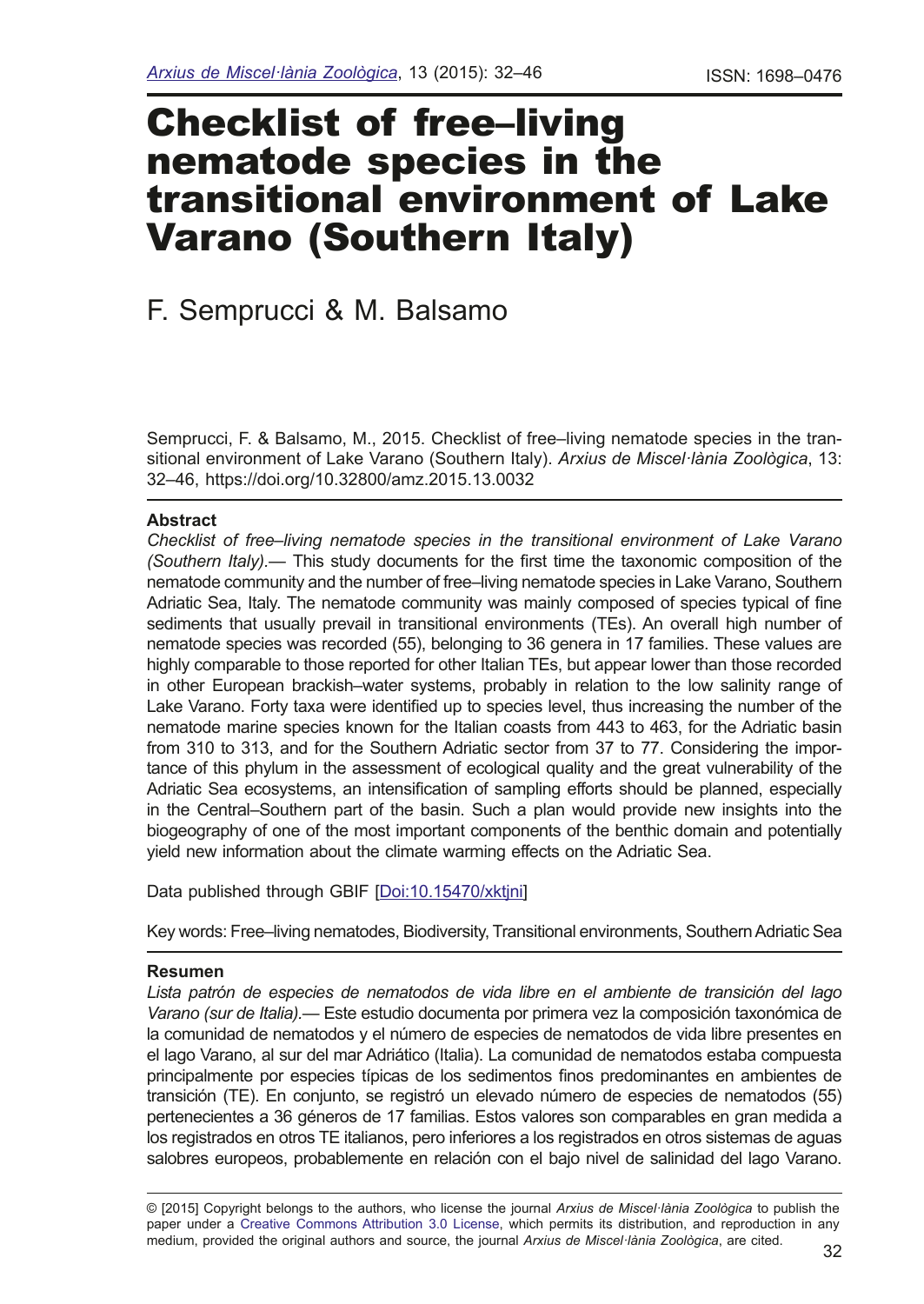Se identifcaron cuarenta taxones a nivel de especie, lo que incrementa el número de especies conocidas de nematodos marinos en las costas italianas de 443 a 463, en la cuenca del Adriático de 310 a 313 y en el sur del mar Adriático de 37 a 77. Considerando la importancia de este fílum para la valoración de la calidad ecológica y la gran vulnerabilidad de los ecosistemas del mar Adriático, debería planifcarse la intensifcación de las acciones de muestreo, especialmente en la parte centro–meridional de la cuenca. Un plan de este tipo proporcionaría nuevos conocimientos de la biogeografía de uno de los componentes más importantes del bentos y podría aportar nueva información acerca de los efectos del calentamiento climático en el mar Adriático.

Datos publicados en GBIF [D[oi:10.15470/xktjni](http://www.gbif.es/ipt/resource?r=semprucci_nematode)]

Palabras clave: Nematodos de vida libre, Biodiversidad, Ambientes de transición, Sur del mar Adriático

## **Resum**

*Llista patró d'espècies de nematodes de vida lliure a l'ambient de transició del llac Varano (sud d'Itàlia).—* Aquest estudi documenta per primera vegada la composició taxonòmica de la comunitat de nematodes i el nombre d'espècies de nematodes de vida lliure presents al llac Varano, al sud de la mar Adriàtica (Itàlia). La comunitat de nematodes estava composta principalment per espècies típiques dels sediments fns predominants en ambients de transició (TE). En conjunt, es va registrar un nombre elevat d'espècies de nematodes (56) pertanyents a 36 gèneres de 17 famílies. Aquests valors són comparables en gran mesura amb els registrats en altres TE italians, però inferiors als registrats en altres sistemes d'aigües salabroses europeus, probablement en relació amb el baix nivell de salinitat del llac Varano. Es van identificar quaranta taxons a nivell d'espècie, la qual cosa incrementa el nombre d'espècies conegudes de nematodes marins a les costes italianes de 443 a 463, a la conca de l'Adriàtica de 310 a 313 i al sud de la mar Adriàtica de 37 a 77. Atesa la importància d'aquest fílum per a la valoració de la qualitat ecològica i la gran vulnerabilitat dels ecosistemes de la mar Adriàtica, s'hauria de planifcar la intensifcació de les accions de mostreig, especialment a la part centre–meridional de la conca. Un pla així proporcionaria nous coneixements de la biogeografa d'un dels components més importants del bentos i podria aportar nova informació sobre els efectes de l'escalfament climàtic a la mar Adriàtica.

Dades publicades a GBIF [D[oi:10.15470/xktjni](http://www.gbif.es/ipt/resource?r=semprucci_nematode)]

Paraules clau: Nematodes de vida lliure, Biodiversitat, Ambients de transició, Sud de la mar Adriàtica

*Received: 13/07/2015; Conditional acceptance: 14/09/2015; Final acceptance: 29/10/2015*

*Federica Semprucci & Maria Balsamo, Dipto di Scienze della Terra, della Vita e dell'Ambiente (DiSTeVA), Univ. di Urbino, loc. Crocicchia, 61029 Urbino, Italy.*

Author for correspondence: Federica Semprucci. E–mail: [federica.semprucci@uniurb.it](mailto:federica.semprucci@uniurb.it)

## Introduction

Transitional environments (TEs) are aquatic systems characterized by large fuctuations of physicochemical and geochemical variables that could greatly affect the benthos (Barnes et al., 2008; Frontalini & Coccioni, 2011). The Adriatic Sea coast, in particular, hosts a large amount of TEs, ranging from the largest and most studied Lagoon of Venice to wetlands, estuaries, embayments and ponds. All these habitats have been modifed to meet human requirements for millennia and are currently under severe stress due to anthropogenic activities and climate change (Airoldi & Beck, 2007).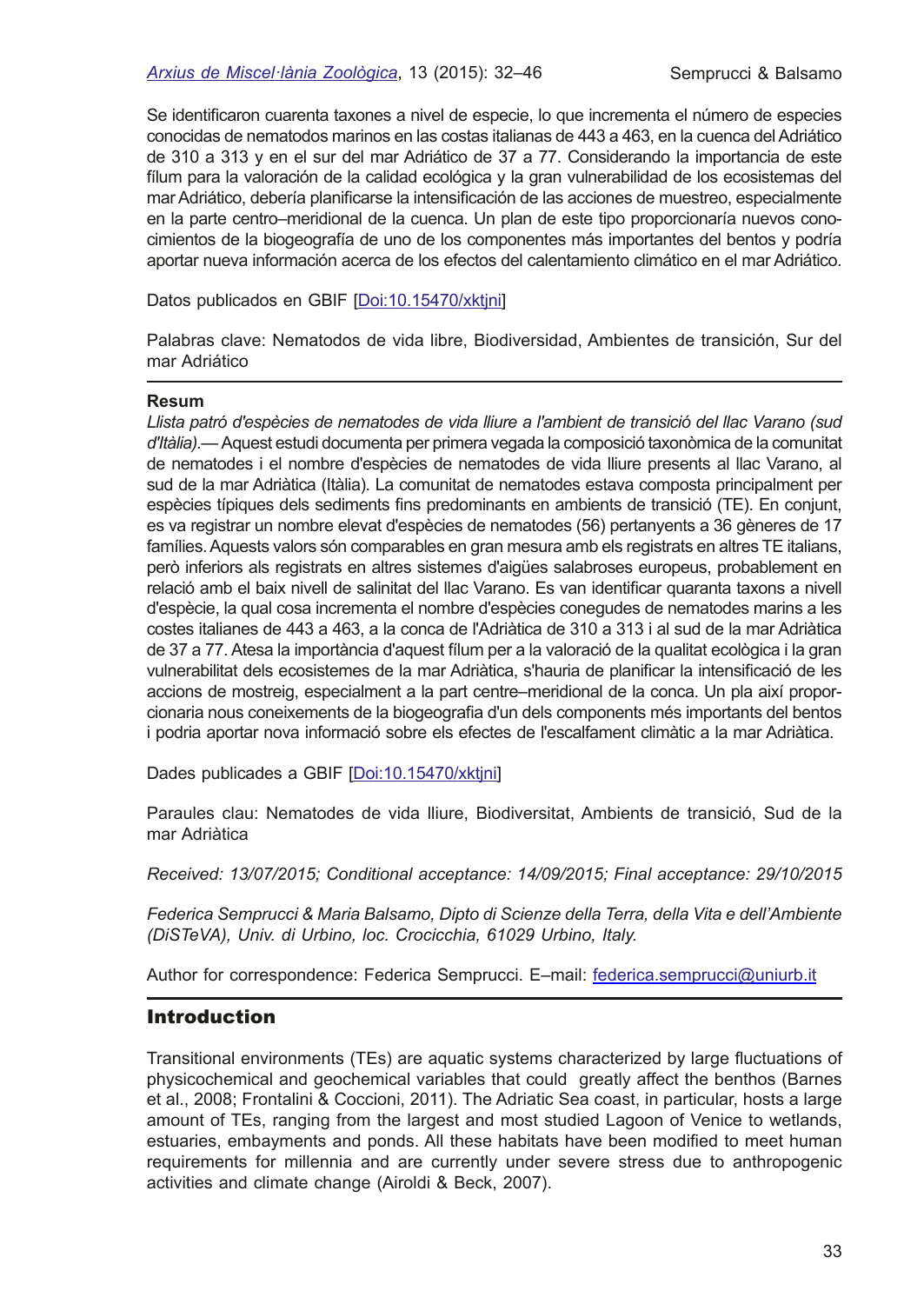The phylum Nematoda is the most diverse and numerically dominant component of the aquatic ecosystems (Balsamo et al., 2010; Appeltans et al., 2012). It is particularly important to study TEs due to its ability to survive during environmental changes that may reduce or eliminate macrobenthos (Hendelberg & Jensen, 1993). Furthermore, nematodes are well recognized as a useful tool for biomonitoring assessment of marine ecosystems (Balsamo et al., 2012; Semprucci et al., 2015). Many studies of meiofaunal communities have been carried out in Italian TEs, but they generally concern a higher taxonomic level of identifcation (Colangelo & Ceccherelli, 1994; Colangelo et al., 1996; Guerrini et al., 1998; Fiordelmondo et al., 2003; Gambi et al., 2003; Fabbrocini et al., 2005; Pusceddu et al., 2007; Cibic et al., 2012).

The species of marine nematodes known in the Italian seas are 443 and are distributed into 262 genera and 46 families (Semprucci et al., 2008). Since the total number of Italian species is a quarter of that of species recorded along European coasts, the overall level of knowledge for the Italian Seas can be considered good. However, these data were collected in the early the  $20<sup>th</sup>$  century and should be updated (Semprucci, 2013). Furthermore, studies on nematode communities are scarce in southern Italy and have mainly been focused around genus level (De Zio, 1964, 1966; Grimaldi–De Zio, 1967, 1968a, 1968b; De Leonardis et al., 2008; Sandulli et al., 2010, 2011). This is also true for the only information available on the nematodes of the Lesina Lagoon, a southern Italian TE (Fabbrocini et al., 2005).

Lake Varano is a coastal lagoon located on the northern side of the Gargano National Park (Southern Adriatic Sea). It comprises an area of about 65 km<sup>2</sup> and its water depth is about 4 m (Spagnoli et al., 2002). The lake is fed by two artifcial channels (Capoiale and Varano) connecting it with the Adriatic Sea and by two tributaries (Antonino and San Francesco Canals) bringing fresh waters from the catchment area. However, the range of salinity range in Lake Varano is generally low (from 23.0 to 31.9) (Frontalini et al., 2013).

In this paper, we list the species and their distribution both at a global and local scale. We also discuss the state of knowledge of Nematoda from the Adriatic basin and southern Italy along with the TE.

#### Material and methods

Sediment samples from 21 stations were collected on 22nd March 2012 using a modifed model of Van Veen Grab (fig. 1). Samples were treated with a 7% MgCl<sub>2</sub> aqueous solution to narcotize the fauna, fxed in a 4% formaldehyde solution in buffered sea–water, and stained with Rose Bengal. In the laboratory, the samples were rinsed with a gentle jet of fresh water through a 0.5 mm sieve to remove the macrofaunal components. The residual sediment was then decanted, sieved 10 times through a 42 μm mesh and centrifuged three times with Ludox HS30 (specifc density 1.18) (Pfannkuche & Thiel, 1988). One hundred nematodes were randomly picked from each sample and mounted on permanent slides for taxonomic study (Seinhorst, 1959). The specimens were observed under Nomarski Differential Interference Contrast illumination (Optiphot–2 Nikon, 100x oil immersion objective) and identifed by means of the NeMys online identifcation key (Vanaverbeke et al., 2015). The list of nematode species reported below follows Hodda (2011) for the taxonomic status and the Nemys website for the relative geographical global distribution: in the cases for which updates of the latter were available specific references are cited in the Results section. The distribution of nematode species along the Italian coasts refers to Semprucci et al. (2008), while the recording localities in Adriatic Sea relate to Travizi & Vidaković (1997) and Semprucci (2013). All the nematode specimens studied are deposited in the collection of the Zoology Laboratory of the University of Urbino (Italy).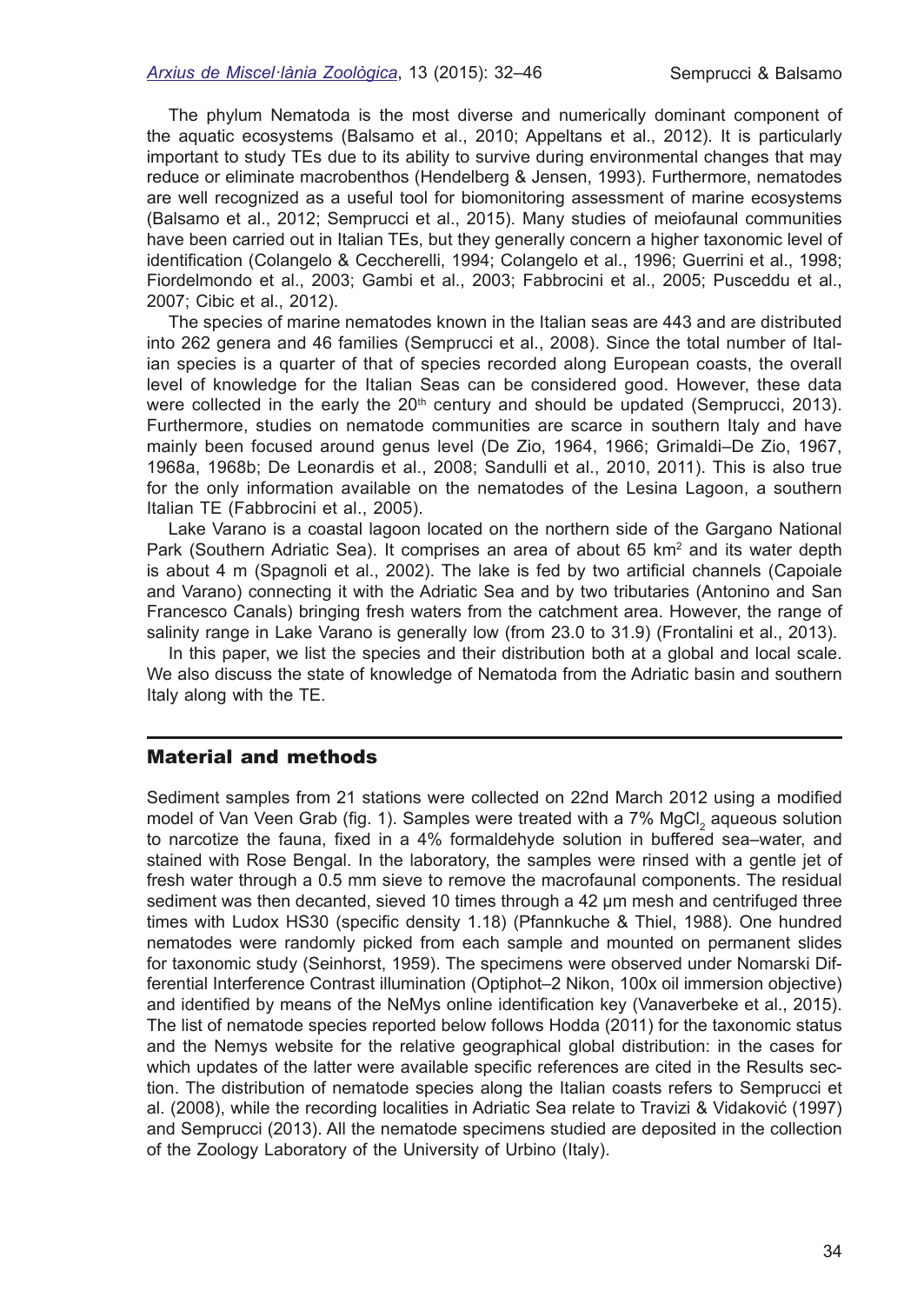

Fig. 1. Map of the study area with location of sampling stations. *Fig. 1. Mapa del área de estudio y localización de los emplazamientos de muestreo.*

## **Results**

Fifty–fve nematode species belonging to 36 genera and 17 families were found at Lake Varano (table 1). Data published through [GBIF](http://www.gbif.org/): D[oi:10.15470/xktjni](http://www.gbif.es/ipt/resource?r=semprucci_nematode). The richness ranged from 4 (V29) to 27 (V7) species per station.

The richest families were Chromadoridae (10 species), Linhomoeidae (9) and Xyalidae (8), followed by Oncholaimidae (5), Comesomatidae (3), Cyatholaimidae (3), Microlaimidae (3), Axonolaimidae (2), Camacolaimidae (2), Desmodoridae (2), Leptolaimidae (2), Anoplostomatidae (1), Diplopeltidae (1), Monhysteridae (1), Oxystominidae (1), Selachinematidae (1) and Sphaerolaimidae (1).

Fifteen taxa were identifed as putative species because the specimens collected were juveniles or females, which often lack the diagnostic features required for an accurate taxonomic identifcation. However, their records are shown in table 1 because they contribute to the few available data for the Southern Adriatic coasts.

The list of species identifed is given below: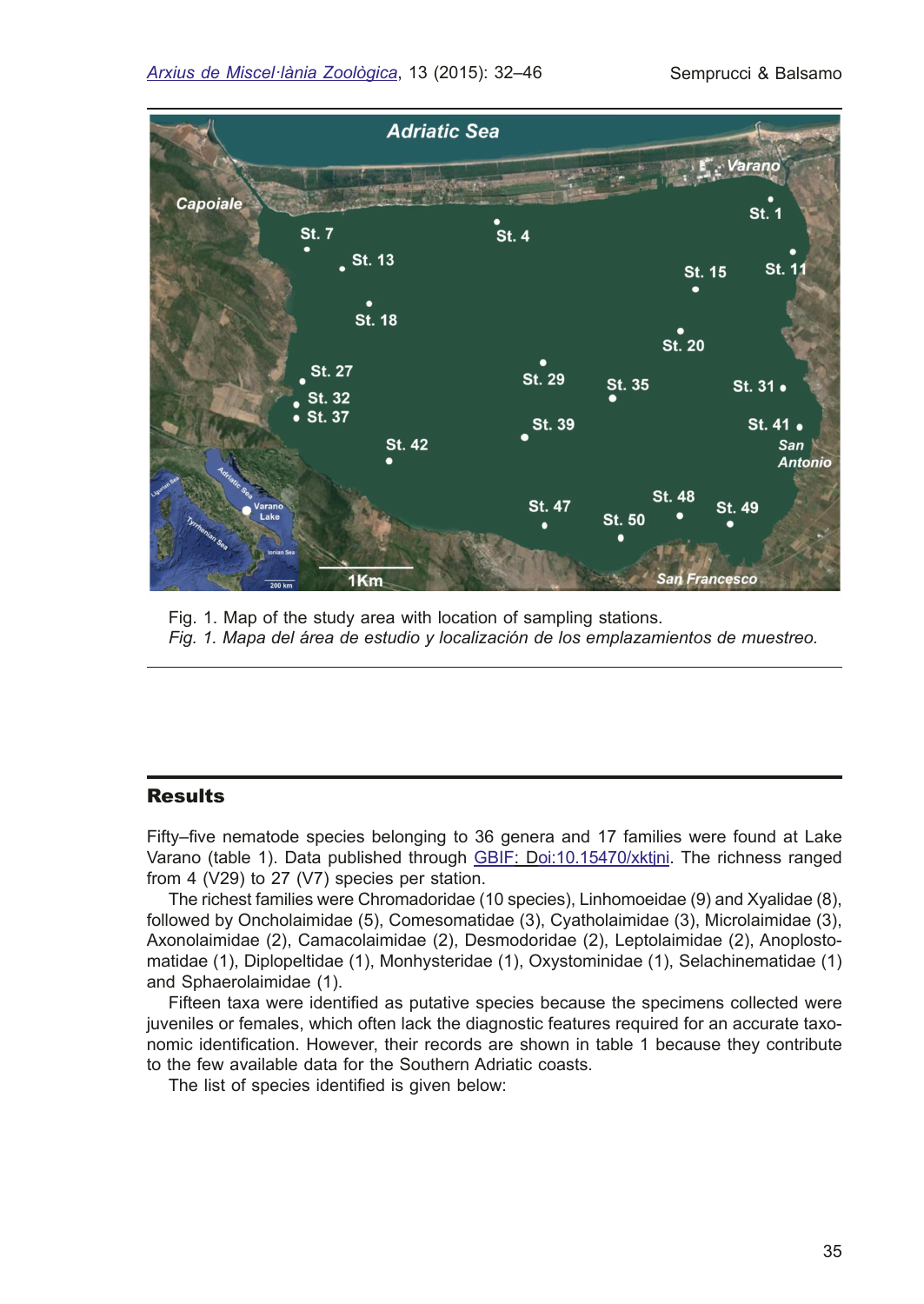Table 1. List per station of the free–living nematode species found in Lake Varano (Southern Adriatic Sea, Italy). Data published through [GBIF](http://www.gbif.org/) ([http://www.gbif.es/ipt/resource?r=semprucci\\_nematode\)](http://www.gbif.es/ipt/resource?r=semprucci_nematode). Tabla 1. Lista de nematodos de vida libre registrados en las distintas estaciones de muestreo del lago Varano (sur del mar Adriático, Italia). Datos publicados en [GBIF](http://www.gbif.org/) ([http://www.gbif.es/ipt/resource?r=semprucci\\_nematode](http://www.gbif.es/ipt/resource?r=semprucci_nematode))

|                                                                                                                                      |                                 |                                        |                           |                                  |                          |                             |                           |                           |                      | <b>Stations</b>                         |                          |                          |                          |                           |                      |                          |                           |                          |                      |                          |                                  |
|--------------------------------------------------------------------------------------------------------------------------------------|---------------------------------|----------------------------------------|---------------------------|----------------------------------|--------------------------|-----------------------------|---------------------------|---------------------------|----------------------|-----------------------------------------|--------------------------|--------------------------|--------------------------|---------------------------|----------------------|--------------------------|---------------------------|--------------------------|----------------------|--------------------------|----------------------------------|
| Latitude (N)                                                                                                                         | V <sub>1</sub>                  | V <sub>4</sub><br>41.910 41.889 41.903 | V <sub>7</sub>            | V <sub>11</sub><br>41.899 41.893 | <b>V13</b>               | V15<br>41.895 41.887 41.888 | <b>V18</b>                | V <sub>20</sub>           | <b>V27</b><br>41.874 | V <sub>29</sub><br>41.874 41.877 41.870 | V <sub>31</sub>          | V32                      | V35<br>41.868            | <b>V37</b><br>41.868      | <b>V39</b><br>41.862 | <b>V41</b><br>41.865     | V <sub>42</sub><br>41.864 | <b>V47</b><br>41.850     | <b>V48</b><br>41.851 | <b>V49</b>               | V <sub>50</sub><br>41.851 41.845 |
| Longitude (E)                                                                                                                        | 15.795                          | 15.729 15.687                          |                           | 15.802 15.705                    |                          | 15.775 15.707 15.773        |                           |                           | 15.687               | 15.741 15.803 15.684 15.767             |                          |                          |                          | 15.684                    | 15.740               | 15.804                   | 15.690                    | 15.739                   | 15.776               | 15.783 15.761            |                                  |
| O. Enoplida Filipjev, 1929                                                                                                           |                                 |                                        |                           |                                  |                          |                             |                           |                           |                      |                                         |                          |                          |                          |                           |                      |                          |                           |                          |                      |                          |                                  |
| F. Anoplostomatidae Gerlach & Riemann, 1974<br>Anoplostoma viviparum (Bastian, 1865) Bütschli, 1874<br>O. Oncholaimida Siddiqi, 1983 |                                 |                                        |                           |                                  |                          |                             |                           |                           |                      |                                         |                          |                          |                          |                           |                      |                          |                           | X                        |                      |                          | X                                |
| F. Oncholaimidae Filipjev, 1916                                                                                                      |                                 |                                        |                           |                                  |                          |                             |                           |                           |                      |                                         |                          |                          |                          |                           |                      |                          |                           |                          |                      |                          |                                  |
| Oncholaimus brevisetosus Kreis, 1932                                                                                                 |                                 |                                        |                           |                                  |                          |                             |                           |                           |                      |                                         |                          |                          |                          |                           |                      |                          |                           |                          |                      |                          |                                  |
| Oncholaimus longicaudatus (Kreis, 1932) Rachor, 1969 -                                                                               |                                 |                                        |                           |                                  |                          |                             |                           |                           |                      |                                         |                          |                          |                          |                           |                      |                          |                           |                          |                      |                          |                                  |
| Oncholaimus sp. 1<br>Oncholaimellus mediterraneus Stekhoven, 1942                                                                    | X                               |                                        |                           |                                  |                          |                             |                           |                           |                      |                                         |                          |                          |                          |                           |                      |                          |                           |                          |                      |                          |                                  |
| Oncholaimellus sp. 1<br>O. Ironida Hodda, 2007                                                                                       |                                 |                                        | X                         |                                  |                          |                             |                           |                           |                      |                                         |                          |                          |                          |                           |                      |                          |                           |                          |                      |                          |                                  |
| F. Oxystominidae Filipjev, 1918                                                                                                      |                                 |                                        |                           |                                  |                          |                             |                           |                           |                      |                                         |                          |                          |                          |                           |                      |                          |                           |                          |                      |                          |                                  |
| Oxystomina sp. 1<br>O. Chromadorida Chitwood, 1933                                                                                   | $\overline{\phantom{0}}$        | $\overline{\phantom{m}}$               | X                         | $\overline{\phantom{0}}$         |                          |                             |                           |                           |                      |                                         |                          |                          |                          |                           |                      |                          |                           |                          |                      |                          |                                  |
| F. Chromadoridae Filipjev, 1917                                                                                                      |                                 |                                        |                           |                                  |                          |                             |                           |                           |                      |                                         |                          |                          |                          |                           |                      |                          |                           |                          |                      |                          |                                  |
| Chromadora yamadai Kito, 1978                                                                                                        | $\times$                        |                                        | X                         |                                  |                          |                             | X                         |                           |                      |                                         |                          |                          |                          |                           |                      |                          |                           |                          |                      |                          |                                  |
| Chromadorella macris (Gerlach, 1956) Lorenzen, 1972 -                                                                                |                                 | X                                      |                           |                                  |                          | X                           | X                         |                           |                      |                                         |                          | $\times$                 |                          |                           |                      |                          |                           |                          |                      |                          |                                  |
| Chromadorella salicaniensis Boucher, 1976<br>Chromadorina germanica (Bütschli, 1874) Wieser, 1954 -                                  | X                               | X                                      |                           | X                                | X                        |                             |                           |                           |                      | X                                       |                          | $\mathsf X$              | $\times$                 | X                         |                      |                          | X                         |                          | X                    |                          |                                  |
| Chromadorita sp. 1                                                                                                                   |                                 |                                        |                           |                                  |                          |                             |                           |                           |                      |                                         |                          | $\times$                 |                          | X                         | $\times$             |                          |                           |                          | X                    | $\times$                 | $\times$                         |
| Neochromadora papillosa Pastor de Ward, 1985                                                                                         |                                 |                                        |                           |                                  |                          |                             |                           |                           |                      |                                         |                          |                          |                          |                           |                      |                          |                           |                          |                      | $\times$                 | $\times$                         |
| Neochromadora poecilosomoides (Filipjev, 1918)                                                                                       |                                 |                                        |                           |                                  |                          |                             |                           |                           |                      |                                         |                          |                          |                          |                           |                      |                          |                           |                          |                      |                          |                                  |
| Wieser, 1954<br>Neochromadora sp. 4                                                                                                  | $\times$                        | X                                      | X                         |                                  |                          |                             |                           |                           |                      |                                         |                          | X                        |                          | X<br>X                    | X                    |                          |                           |                          | $\times$             | $\times$                 | $\times$                         |
| Ptycholaimellus macrodentatus (Timm, 1961)                                                                                           |                                 |                                        |                           |                                  |                          |                             |                           |                           |                      |                                         |                          |                          |                          |                           |                      |                          |                           |                          |                      |                          |                                  |
| Wieser & Hopper, 1967                                                                                                                | $\times$                        |                                        | X                         |                                  |                          |                             |                           |                           |                      |                                         |                          |                          |                          |                           |                      |                          |                           |                          |                      |                          |                                  |
| Spilophorella euxina Filipjev, 1918<br>F. Cyatholaimidae Filipjev, 1918                                                              | X                               |                                        |                           |                                  |                          |                             |                           |                           |                      |                                         |                          |                          |                          |                           |                      |                          |                           |                          |                      |                          |                                  |
| Cyatholaimus gracilis (Eberth, 1863) Bastian, 1865                                                                                   |                                 |                                        |                           |                                  |                          |                             |                           |                           |                      |                                         |                          |                          |                          |                           |                      |                          |                           |                          |                      |                          |                                  |
| Paracanthonchus longicaudatus Warwick, 1971                                                                                          |                                 |                                        |                           |                                  |                          |                             |                           |                           |                      |                                         |                          |                          |                          |                           |                      |                          |                           |                          |                      |                          |                                  |
| Paracyatholaimus sp. 1                                                                                                               |                                 |                                        |                           |                                  |                          |                             |                           |                           |                      |                                         |                          |                          |                          |                           |                      |                          |                           |                          |                      |                          |                                  |
| O. Selachinematida Hodda, 2011<br>F. Selachinematidae De Coninck, 1965                                                               |                                 |                                        |                           |                                  |                          |                             |                           |                           |                      |                                         |                          |                          |                          |                           |                      |                          |                           |                          |                      |                          |                                  |
| Synonchiella edax Aissa & Vitiello, 1977                                                                                             | $\times$                        | X                                      | $-$                       | $\overline{\phantom{m}}$         | X                        | X                           | $\times$                  | X                         | $\qquad \qquad -$    | $\overline{\phantom{0}}$                | $\qquad \qquad \qquad$   |                          | X                        | $\overline{\phantom{m}}$  | X                    | $\overline{\phantom{m}}$ | X                         | $\overline{\phantom{m}}$ |                      |                          |                                  |
| O. Desmodorida De Coninck 1965                                                                                                       |                                 |                                        |                           |                                  |                          |                             |                           |                           |                      |                                         |                          |                          |                          |                           |                      |                          |                           |                          |                      |                          |                                  |
| F. Desmodoridae Filipjev, 1922                                                                                                       |                                 |                                        |                           |                                  |                          |                             |                           |                           |                      |                                         |                          |                          |                          |                           |                      |                          |                           |                          |                      |                          |                                  |
| Desmodora granulata Vincx & Gourbault, 1989<br>Molgolaimus allgeni (Gerlach, 1950) Jensen, 1978                                      | $\times$                        |                                        | X<br>X                    | X                                | X                        | $\times$                    | X                         | Χ                         | Χ                    | Х                                       | X                        | X                        | X                        | Χ                         | X                    | Χ                        | X                         | X                        | Χ                    | X                        | X                                |
| F. Microlaimidae De Coninck & Schuurmans Stekhoven, 1933                                                                             |                                 |                                        |                           |                                  |                          |                             |                           |                           |                      |                                         |                          |                          |                          |                           |                      |                          |                           |                          |                      |                          |                                  |
| Aponema torosa (Lorenzen, 1973) Jensen, 1978                                                                                         |                                 |                                        | X                         | $\boldsymbol{\mathsf{X}}$        | $\times$                 | X                           | X                         | $\boldsymbol{\mathsf{X}}$ | $\mathsf X$          |                                         | $\times$                 | $\qquad \qquad -$        | X                        | $\boldsymbol{\mathsf{X}}$ | $\sf X$              | $\times$                 | $\times$                  | $\times$                 |                      | X                        | $\times$                         |
| Microlaimus sp. 2<br>Microlaimus honestus De Man, 1922                                                                               | $\chi$                          |                                        | $\mathsf X$               | $\boldsymbol{\mathsf{X}}$        |                          |                             | X                         |                           |                      |                                         |                          | X                        |                          | X                         |                      |                          |                           |                          |                      |                          |                                  |
| (op. Kovalyev & Tchesunov, 2005)                                                                                                     | $\times$                        |                                        | X                         | X                                |                          | X                           | X                         | X                         |                      | X                                       | X                        | X                        | X                        |                           |                      | X                        | X                         | X                        | X                    |                          | X                                |
| O. Monhysterida Filipjev, 1929                                                                                                       |                                 |                                        |                           |                                  |                          |                             |                           |                           |                      |                                         |                          |                          |                          |                           |                      |                          |                           |                          |                      |                          |                                  |
| F. Axonolaimidae De Coninck & Stekhoven, 1933                                                                                        |                                 |                                        |                           |                                  |                          |                             |                           |                           |                      |                                         |                          |                          |                          |                           |                      |                          |                           |                          |                      |                          |                                  |
| Axonolaimus caudostriatus Boucher, 1973<br>Odontophora wieseri Luc & De Coninck, 1959                                                | $\mathsf{X}$                    | X<br>$\mathsf{X}$                      | $\overline{\phantom{a}}$  | $\mathsf X$                      |                          |                             |                           |                           |                      |                                         |                          | X                        |                          | X                         |                      |                          |                           |                          |                      |                          |                                  |
| F. Diplopeltidae Filipjev, 1918                                                                                                      |                                 |                                        |                           |                                  |                          |                             |                           |                           |                      |                                         |                          |                          |                          |                           |                      |                          |                           |                          |                      |                          |                                  |
| Southerniella sp. 1                                                                                                                  |                                 |                                        |                           |                                  | X                        |                             |                           |                           |                      |                                         |                          |                          |                          |                           |                      |                          |                           |                          |                      |                          |                                  |
| F. Comesomatidae Filipjev, 1918<br>Paracomesoma dubium (Filipjev, 1918)                                                              | X                               |                                        |                           | X                                |                          |                             | X                         |                           |                      |                                         |                          |                          |                          |                           |                      |                          |                           |                          |                      |                          |                                  |
| Sabatieria pulchra (Schneider, 1906)                                                                                                 |                                 |                                        |                           | X                                |                          | X                           | $\overline{\phantom{0}}$  | Χ                         | X                    |                                         | Χ                        |                          |                          | Χ                         | X                    | Χ                        |                           | X                        | X                    | X                        | X                                |
| Sabatieria pomarei (Boucher, 1973)                                                                                                   |                                 |                                        |                           |                                  |                          |                             |                           |                           |                      |                                         |                          |                          |                          |                           |                      |                          |                           |                          |                      |                          |                                  |
| F. Linhomoeidae Filipjev, 1922<br>Metalinhomoeus biformis Juario, 1974                                                               |                                 |                                        |                           |                                  |                          |                             |                           |                           |                      |                                         |                          |                          |                          |                           |                      |                          |                           |                          |                      |                          |                                  |
| Metalinhomoeus musaecauda Lorenzen, 1966                                                                                             |                                 |                                        |                           |                                  |                          |                             |                           |                           |                      |                                         |                          | X                        |                          |                           |                      |                          |                           |                          | X                    |                          | $\times$                         |
| Metalinhomoeus sp. 4                                                                                                                 | X                               |                                        | X                         |                                  | X                        |                             | $\boldsymbol{\mathsf{X}}$ |                           |                      |                                         |                          | X                        | X                        | X                         | X                    |                          |                           |                          |                      |                          | $\times$                         |
| Metalinhomoeus sp. 3                                                                                                                 |                                 |                                        | $\boldsymbol{\mathsf{X}}$ | $\overline{\phantom{0}}$         |                          | X                           | $\overline{\phantom{m}}$  | X                         |                      |                                         |                          | X                        |                          |                           |                      |                          |                           |                          |                      |                          |                                  |
| Paralinhomoeus sp. 1<br>Terschellingia brevicauda Ott, 1972                                                                          | $\times$<br>X                   |                                        |                           | X                                |                          |                             |                           |                           |                      |                                         |                          |                          |                          |                           |                      |                          |                           |                          |                      |                          | X                                |
| Terschellingia communis De Man, 1888                                                                                                 |                                 |                                        | $\qquad \qquad -$         |                                  |                          |                             |                           |                           |                      |                                         |                          |                          |                          |                           |                      |                          |                           |                          | X                    |                          |                                  |
| Terschellingia longicaudata De Man, 1907                                                                                             | X                               |                                        | X                         | X                                | X                        | X                           | X                         | Χ                         | X                    |                                         | X                        | X                        | X                        | X                         | X                    | X                        |                           | X                        | X                    | $\mathsf X$              | X                                |
| Terschellingia vestigia Gerlach, 1963                                                                                                |                                 |                                        |                           |                                  |                          |                             |                           |                           |                      |                                         |                          |                          |                          |                           | Χ                    |                          |                           |                          |                      |                          |                                  |
| F. Monhysteridae De Man, 1876<br>Thalassomonhystera parva (Bastian, 1865) Jacobs, 1987 -                                             |                                 |                                        | $\boldsymbol{\mathsf{X}}$ |                                  |                          | X                           | $\overline{\phantom{m}}$  |                           | $\sf X$              | $\mathsf X$                             | $\overline{\phantom{0}}$ | $\sf X$                  | $\overline{\phantom{m}}$ | $\mathsf X$               | $\mathsf{X}$         | X                        | $\overline{\phantom{m}}$  | $\mathsf{X}$             | X                    | X                        | $\times$                         |
| F. Sphaerolaimidae Filipjev, 1918                                                                                                    |                                 |                                        |                           |                                  |                          |                             |                           |                           |                      |                                         |                          |                          |                          |                           |                      |                          |                           |                          |                      |                          |                                  |
| Sphaerolaimus gracilis De Man, 1876                                                                                                  |                                 |                                        | $\mathsf X$               | X                                | $\overline{\phantom{m}}$ |                             |                           |                           |                      | $\overline{\phantom{0}}$                | $\mathsf{X}$             | $\overline{\phantom{0}}$ |                          |                           |                      | X                        |                           | $-$                      | X                    | $\overline{\phantom{0}}$ | X.                               |
| F. Xyalidae Chitwood, 1951                                                                                                           |                                 |                                        |                           |                                  |                          |                             |                           |                           |                      |                                         |                          |                          |                          |                           |                      |                          |                           |                          |                      |                          |                                  |
| Daptonema fistulatus (Wieser & Hopper, 1967)<br>Lorenzen, 1977                                                                       |                                 |                                        | $\times$                  | X                                | X                        | X                           | X                         |                           | х                    |                                         |                          |                          |                          |                           |                      |                          |                           |                          |                      |                          | X                                |
| Daptonema curticauda (Tchesunov, 1980) Tchesunov, 1990 -                                                                             |                                 |                                        |                           | X                                | $\mathsf X$              | $\mathsf{X}$                |                           |                           |                      |                                         |                          | X                        |                          |                           |                      |                          |                           |                          |                      |                          |                                  |
| Daptonema normandicum (De Man, 1890) Lorenzen, 1977 X                                                                                |                                 |                                        |                           | X                                | X                        | $\sf X$                     | $\overline{\phantom{0}}$  | X                         |                      |                                         | $\times$                 |                          | X                        |                           | $\sf X$              | X                        | $\times$                  |                          | X                    | X                        | $\times$                         |
| Daptonema sp. 1<br>Daptonema sp. 5                                                                                                   |                                 |                                        | X                         |                                  |                          |                             |                           |                           |                      |                                         |                          |                          |                          |                           |                      |                          |                           |                          |                      | Χ                        |                                  |
| Paramonhystera pellucida (Cobb, 1920) Wieser, 1956                                                                                   | $\hspace{0.1mm}-\hspace{0.1mm}$ |                                        |                           |                                  |                          |                             |                           |                           |                      |                                         |                          |                          |                          |                           |                      |                          |                           |                          |                      |                          |                                  |
| Theristus sp. 1                                                                                                                      |                                 |                                        |                           |                                  |                          |                             |                           |                           |                      |                                         |                          | X                        |                          |                           |                      | X                        |                           |                          |                      |                          |                                  |
| Steineria simplex Timm, 1963                                                                                                         |                                 |                                        |                           |                                  |                          |                             |                           |                           |                      |                                         |                          |                          |                          |                           |                      |                          |                           |                          |                      | X.                       |                                  |
| O. Plectida Malakhov, Ryzhikov & Sonin, 1982<br>F. Camacolaimidae De Coninck & Stekhoven, 1933                                       |                                 |                                        |                           |                                  |                          |                             |                           |                           |                      |                                         |                          |                          |                          |                           |                      |                          |                           |                          |                      |                          |                                  |
| Diodontolaimus sabulosus Southern, 1914                                                                                              |                                 |                                        | Χ                         |                                  |                          |                             |                           |                           |                      |                                         |                          |                          |                          |                           |                      |                          |                           |                          |                      |                          |                                  |
| Procamacolaimus sp. 1                                                                                                                | X                               |                                        |                           |                                  |                          |                             |                           |                           |                      |                                         |                          |                          |                          |                           |                      |                          |                           |                          |                      |                          |                                  |
| O. Leptolaimida Hodda, 2007                                                                                                          |                                 |                                        |                           |                                  |                          |                             |                           |                           |                      |                                         |                          |                          |                          |                           |                      |                          |                           |                          |                      |                          |                                  |
| F. Leptolaimidae Oerley, 1880<br>Leptolaimus luridus Timm, 1963                                                                      | $\mathsf{X}$                    |                                        | X                         | X                                | $\times$                 | $\mathsf{X}$                | X                         | X                         |                      |                                         | $\times$                 | $\mathsf{X}$             | X                        | $\mathsf X$               | $\mathsf X$          | $\mathsf X$              | X                         | $\mathsf{X}$             | $\chi$               | $\times$                 | $\sf{X}$                         |
| Leptolaimus elegans (Stekhoven & De Coninck, 1933)                                                                                   |                                 |                                        |                           |                                  |                          |                             |                           |                           |                      |                                         |                          |                          |                          |                           |                      |                          |                           |                          |                      |                          |                                  |
| Gerlach, 1958                                                                                                                        |                                 |                                        |                           |                                  |                          |                             |                           |                           |                      |                                         |                          |                          |                          |                           |                      |                          |                           |                          |                      |                          |                                  |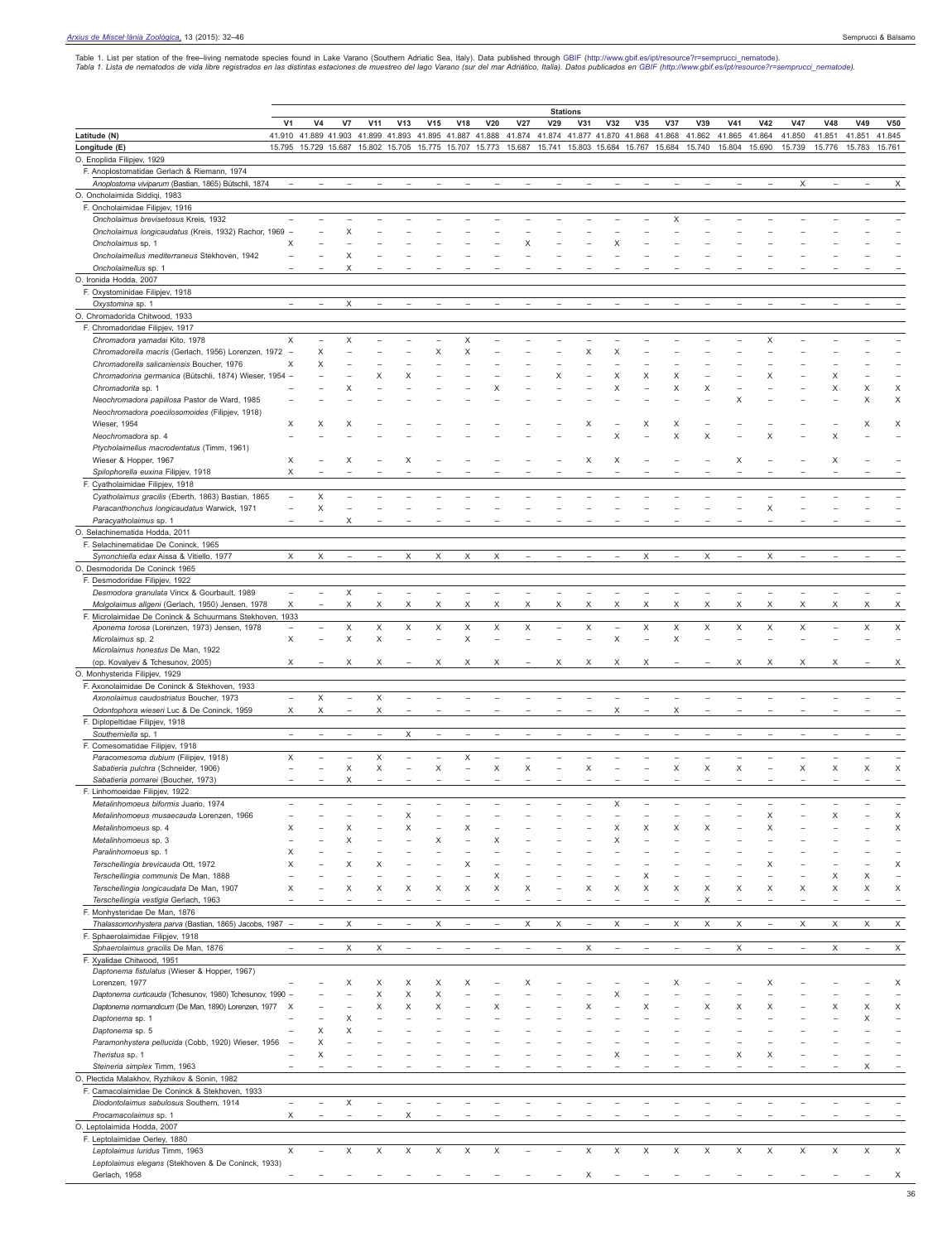## Order Enoplida Filipjev, 1929

## Family Anoplostomatidae Gerlach & Riemann, 1974

#### *Anoplostoma viviparum* (Bastian, 1865) Bütschli, 1874

Geographical distribution: North Sea, Baltic Sea, Black Sea, Gulf of Mexico, Mediterranean Sea, North Atlantic Ocean, Azov Sea. In Italy this species was originally reported for the Northern Adriatic Sea where it was known only in the Po Delta and the Venice Lagoon.

Ecological notes: the species was found in the southern part of the lake in sediments with a prevalent fraction of mud (mud: 66–68%; sand: 32–34%) and a level of organic matter (CaCO<sub>3</sub> content) ranging from  $34$  to  $44\%$ .

#### Order Oncholaimida Siddiqi, 1983

Family Oncholaimidae Filipjev, 1916

## *Oncholaimus brevisetosus* Kreis, 1932

Geographical distribution: Indian Ocean (Indonesia). The species is the frst record for Italy.

Ecological notes: the species was collected in a western station of the lake. The sediments were characterized by a prevalent amount of mud (58%) and the CaCO<sub>3</sub> content was high (81%).

## *Oncholaimus longicaudatus* (Kreis, 1932) Rachor, 1969

Geographical distribution: Indian Ocean. This is the frst record for Italy.

Ecological notes: it was found in front of the Capoiale Channel. The sediments were sandy deposits (sand: 63%; mud: 41%) characterized by 41% of CaCO $_{\textrm{\tiny S}}$ .

#### *Oncholaimellus mediterraneus* Stekhoven, 1942

Geographical distribution: Mediterranean Sea, North Atlantic Ocean, North Sea. Sergeeva (1977) also reported this species from the Black Sea. In Italy, it was reported for the South Tyrrhenian Sea and the Northern Adriatic Sea: here it was recorded at Mirna Estuary, Rovinj area and Makarska harbour area (Croatia).

Ecological notes: it was collected only in the station in front of the Capoiale Channel. The substratum consisted of sandy sediments (sand: 63%; mud: 41%) with a 41% fraction of CaCO $_{\scriptscriptstyle 3}$ .

#### Order Chromadorida Chitwood, 1933

Family Chromadoridae Filipjev, 1917

#### *Chromadora yamadai* Kito, 1978

Geographical distribution: North Pacifc Ocean. This is the frst record for Italy.

Ecological notes: it was found especially in front of the Capoiale and Varano Channels and was associated with sediments with a prevalent fraction of sand (sand: 53–73%; mud: 27–47) and a generally rich amount of organic matter (CaCO $_3$ : 28–63%).

## *Chromadorella macris* (Gerlach, 1956) Lorenzen, 1972

Geographical distribution: South Atlantic Ocean. This is the first record for Italy.

Ecological notes: this species was scarce in the study area. It was mainly found in sandy sediments and only in one case in sediments with a dominance of mud (St. 31) (range of sand: 16–90%; mud: 10–84%). It was generally associated with relatively high levels of  $CaCO<sub>3</sub>$  (10–56%).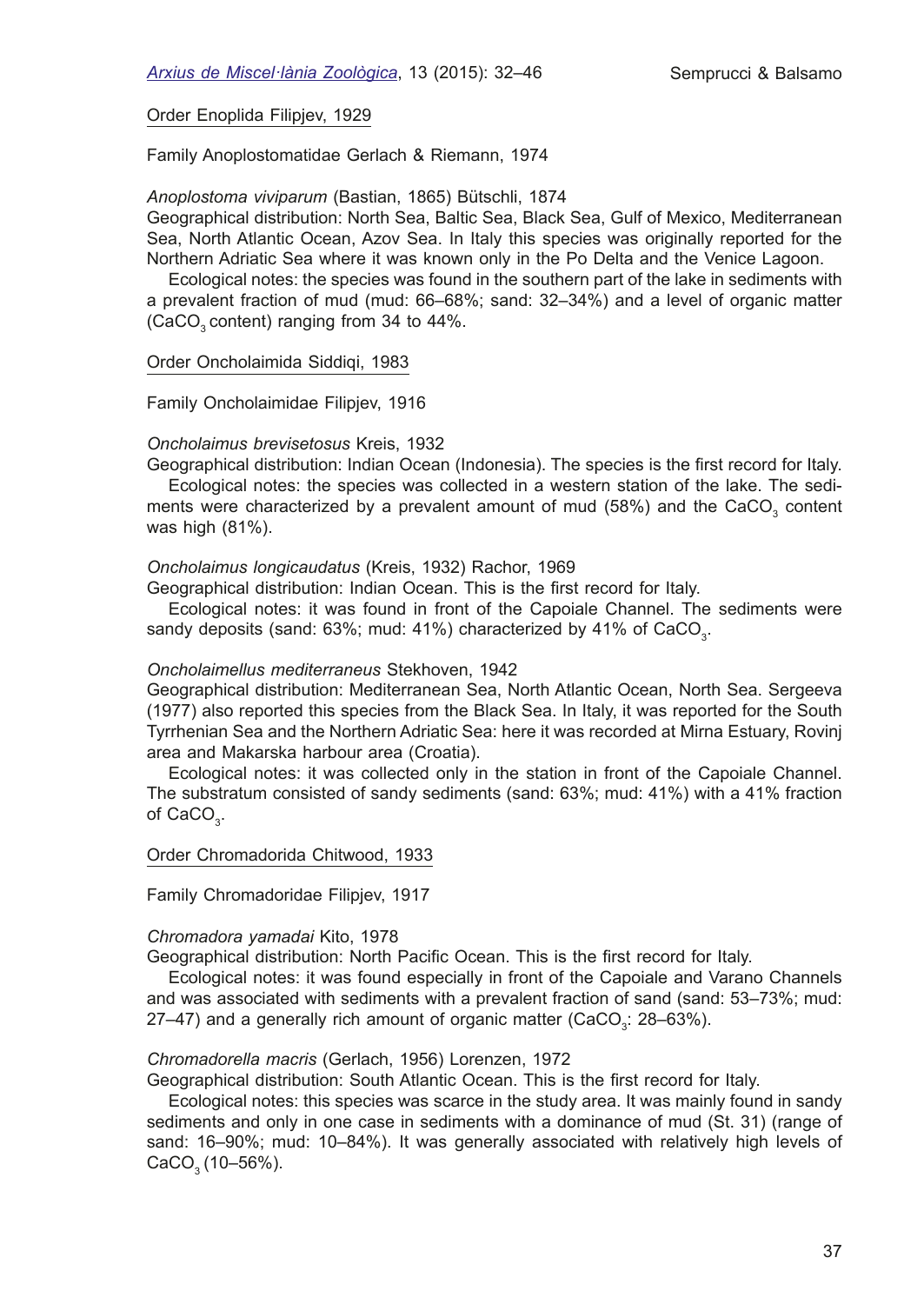### *Chromadorella salicaniensis* Boucher, 1976

Geographical distribution: North Sea and Adriatic Sea. It was found in the Venice Lagoon (Northern Adriatic Sea).

Ecological notes: it was not abundant in the study area and found only at two stations close to the baymouth bar. It was collected mainly from sandy sediments (sand: 73–90%; mud:  $10-27%$ ) characterized by a low level of CaCO<sub>3</sub> (10–28%).

#### *Chromadorina germanica* (Bütschli, 1874) Wieser, 1954

Geographical distribution: Mediterranean Sea, North Atlantic Ocean, North Sea. In particular, it was known in Italy only for the Ligurian and Northern Tyrrhenian coast.

Ecological notes: it was more frequent in the northern–central part of the lake. It was related to sediments characterized by a roughly equal fraction of sand and mud (39–68% and  $32-61\%$ , respectively). The amount of CaCO<sub>3</sub> was variable, ranging from 23 to 81%.

#### *Neochromadora papillosa* Pastor de Ward, 1985

Geographical distribution: West Atlantic. This is the frst record for the Italian coasts.

Ecological notes: it was found in few stations, all in the eastern part of the lake, mainly in muddy sediments (sand: 32–65%; mud: 35–68%) with a generally high organic content (CaCO<sub>3</sub>: 10–48%).

#### *Neochromadora poecilosomoides* (Filipjev, 1918) Micoletzky, 1924

Geographical distribution: Black Sea, Mediterranean Sea, North Atlantic Ocean, North Sea. The previous reports in the Italian coasts were from the Ligurian and Southern Tyrrhenian Seas, Strait of Messina, the south–eastern tip of Sicily and the northern part of the Adriatic sector (Rovinj area).

Ecological notes: it was found in several stations, but especially in the northern part of the lake and mainly in relation to the sand fraction (sand: 16–90%; mud: 10–84%). The amount of CaCO $_{_3}$  varied from 9.5 to 80%.

#### *Ptycholaimellus macrodentatus* (Timm, 1961) Wieser & Hopper 1967

Geographical distribution: Bay of Bengal. It is the frst record in Italy.

Ecological notes: it was mainly collected from the marginal zones of the lake, in sediments ranging in sand percentage from 16 to 73% and in mud from 27 to 84%. The CaCO<sub>3</sub> level varied from 10 to 81%.

#### *Spilophorella euxina* Filipjev, 1918

Geographical distribution: Black Sea, Mediterranean Sea, North Atlantic Ocean. The Adriatic sector was the only part of the Italian coasts reported to host this species (offshore area of the Rovinj —Po River mouth and Poreć— Venice transects, Lim Channel, Rovinj area and Raśa Bay, Croatia).

Ecological notes: it was collected only in front of the Varano Channel in association with sandy sediments (sand: 73%, mud: 27%) with a relatively poor organic content (28% of CaCO $_{3}$ ).

#### Family Cyatholaimidae Filipjev, 1918

## *Cyatholaimus gracilis* (Eberth, 1863) Bastian, 1865

Geographical distribution: Black Sea, Mediterranean Sea, North Atlantic Ocean, North Sea. The presence of this species is well documented on the Italian coasts: Ligurian and Southern Tyrrhenian Seas, Strait of Messina, Northern Adriatic Sea (Po Delta, Rovinj area, Gulf of Trieste) and Central Adriatic Sea (Fiorenzuola and Brisighella).

Ecological notes: it was found only in front of the baymouth bar, in sandy sediments (sand: 90% and mud: 10%) with a very low organic content (10% of CaCO $_3$ ).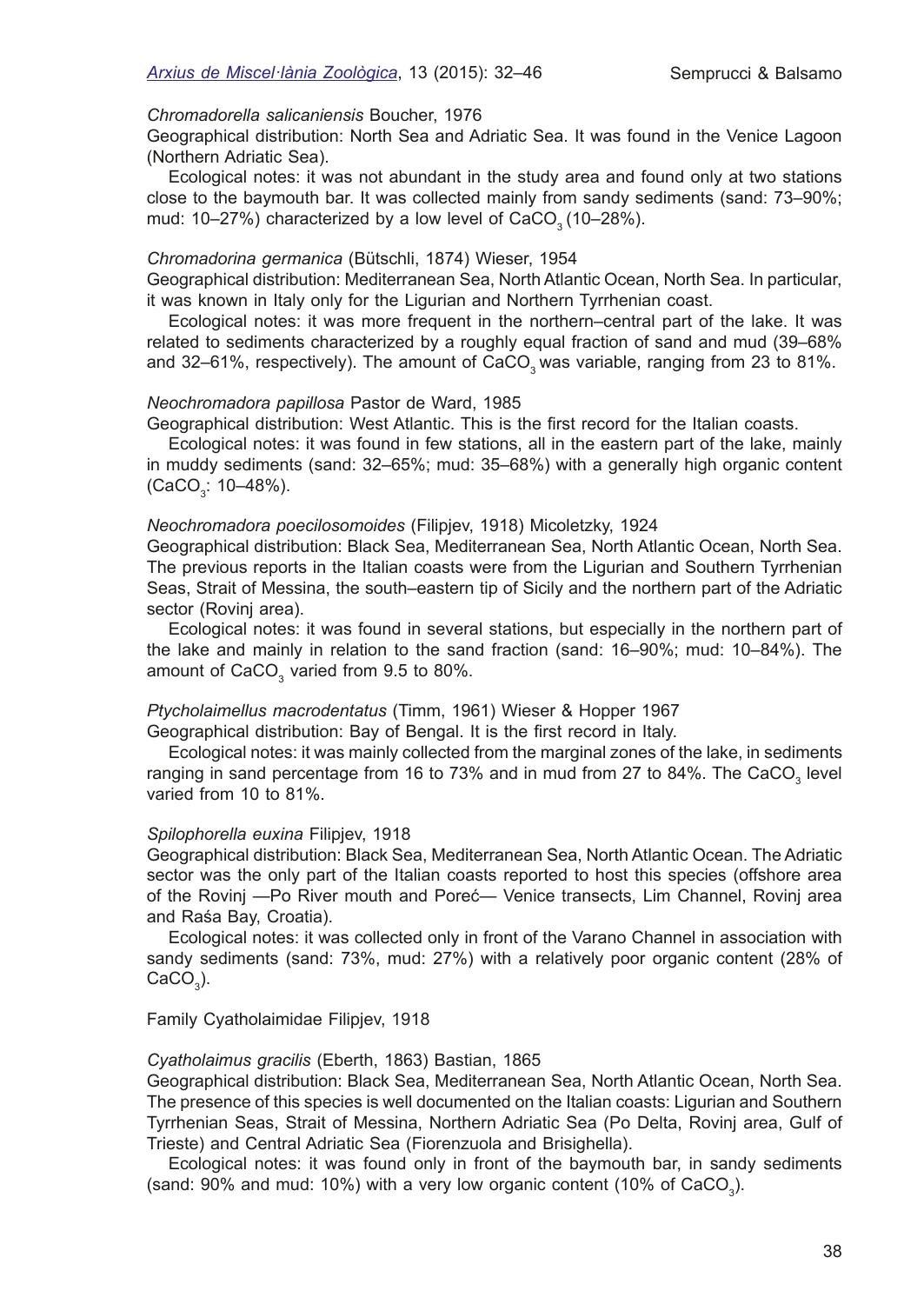*Paracanthonchus longicaudatus* Warwick, 1971

Geographical distribution: Barents Sea, North Atlantic Ocean, North Sea. It is the frst record for Italy.

Ecological notes: it was found in only two stations, associated with sandy sediments (sand: 53–90%, mud :10–47%). The level of CaCO $_{\tiny 3}$  varied from 10 to 63%.

Order Selachinematida Hodda, 2011

Family Selachinematidae De Coninck, 1965

#### *Synonchiella edax* Aissa & Vitiello, 1977

Geographical distribution: Mediterranean Sea. It is a new record for the Italian coasts.

Ecological notes: it was located especially in the northern and central part of the lake. The sediments were mainly characterized by a dominant sandy component (from 39 to 90%) with a medium–low organic content (CaCO $_{_3}$  from 10 to 63%).

Order Desmodorida De Coninck, 1965

Family Desmodoridae Filipjev, 1922

#### *Desmodora granulata* Vincx & Gourbault, 1989

Geographical distribution: France (Morlaix, Brittany). This is a new record for Italy.

Ecological notes: it was found only in front of Capoiale Channel in sandy sediments (sand: 63%, mud: 41%), with 41% of CaCO $_{\textrm{\tiny{3}}}$ .

*Molgolaimus allgeni* (Gerlach, 1950) Jensen, 1978

Geographical distribution: North Atlantic Ocean, North Sea and Adriatic Sea (Rovinj —Po River mouths and Venice).

Ecological notes: it was detected in almost all the stations of the study area and was one of the most abundant species. It was mainly associated with the fne sediment fraction (sand: 32–73%; mud: 27–84%) and organic enrichment (CaCO $_3$ : 10–81%).

Family Microlaimidae De Coninck & Stekhoven, 1933

#### *Aponema torosa* (Lorenzen, 1973) Jensen, 1978

Geographical distribution: North Atlantic Ocean, North Sea. In the Adriatic Sea, it was reported for the Northern sector (Lim Channel and Raśa Bay, Croatia).

Ecological notes: it was one of the most widespread species in the lake, but it was especially abundant in front of the two channels) and in the central parts of the lake. Sediments were muddy (mud fraction from 37 to 84%; sand fraction from 16–65%) and usually contained a high level of organic matter (CaCO<sub>3</sub> from 10 to 81%).

*Microlaimus honestus* De Man, 1922 (op. Kovalyev & Tchesunov, 2005)

Geographical distribution: Argentina (Fuegian Archipelago), Baltic Sea, English Channel, Mediterranean Sea, North Atlantic Ocean, North Sea, South Atlantic Ocean, Southern Ocean (Antarctic Ocean, Graham Island, King George Island, South Weddell Sea), Uruguay, East Pacific.

In Italy it was reported only for the Tyrrhenian coasts. The present fnding is a new record for the Adriatic basin.

Ecological notes: this species was found in almost all stations, but especially in front of two channels and in the central part of the lake. Sediments were mainly muddy (mud: 27–84%; sand: 16–73%) and salinity levels ranged from 23 to 30‰.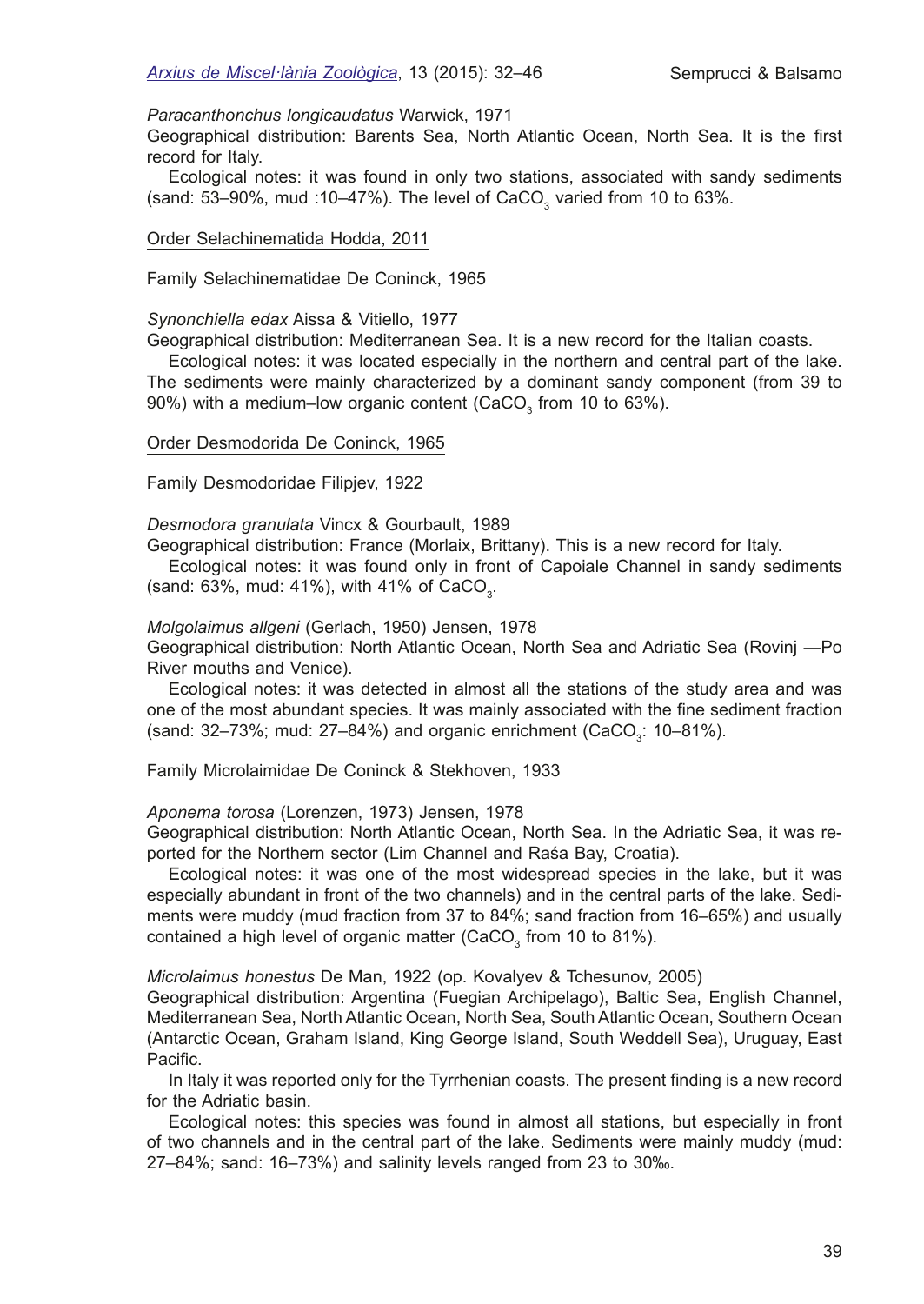#### Order Monhysterida Filipjev, 1929

Family Axonolaimidae De Coninck & Stekhoven, 1933

#### *Axonolaimus caudostriatus* Boucher, 1973

Geographical distribution: Pacifc Ocean (Polynesian islands). It is a new record for the Italian coasts.

Ecological notes: the species was found only in the area close to the baymouth bar and mainly in sandy sediments (sand: 43-90%; mud: 10-57%) with a CaCO<sub>3</sub> level from 10 to 27%.

## *Odontophora wieseri* Luc & De Coninck, 1959

Geographical distribution: North Atlantic Ocean. In Italy, it was previously known only in the Central Adriatic Sea.

Ecological notes: it was collected in few stations, mainly located in the northern part of the lake. It was strongly associated with the sandy fraction of the sediment (sand: 42–90%; mud: 10–58%) and a low organic content (CaCO $_3$ : 10–81%).

Family Comesomatidae Filipjev, 1918

#### *Paracomesoma dubium* (Filipjev, 1918) Stekhoven, 1950

Geographical distribution: Mediterranean Sea, North Atlantic Ocean. In Italy, it was only known in the Northern Adriatic Sea (in the Venice Lagoon) and Bakar Bay, Croatia.

Ecological notes: it was collected from the northern part of the lake, and in particular in sandy sediments (sand: 43–73%; mud: 27–57%) with a medium level of organic matter content (CaCO<sub>3</sub>: 27–28%).

#### *Sabatieria pulchra* (Schneider, 1906) Riemann 1970

Geographical distribution: Baltic Sea, Black Sea, Mediterranean Sea, North Atlantic Ocean, North Sea. In the Northern Adriatic Sea it was reported for: Po Delta, Venice Lagoon (Italy) Mirna Estuary, Raśa Bay and Makarska harbour area (Croatia).

Ecological notes: species abundant and widespread in the area. It was mainly related to fne sediments (mud: 35–84%; sand: 16–65%) in conjunction with levels of salinity from 23 to 30‰.

#### *Sabatieria pomarei* (Boucher, 1973) Jensen, 1979

Geographical distribution: South Pacifc Ocean (Polynesia). This is a new record for the Italian coasts.

Ecological notes: It was found only in the station in front of the Capoiale Channel, in sandy sediment (sand: 63%, mud: 41%) characterized by 41% of CaCO $_{\textrm{\tiny{3}}}$ .

Family Linhomoeidae Filipjev, 1922

#### *Metalinhomoeus biformis* Juario, 1974

Geographical distribution: Adriatic Sea (Po River mouth and Venice Lagoon in Venice, Rovinj, Mirna Estuary, Lim Channel, Rovinj area and Makarska harbour in Croatia).

Ecological notes: it was found in only one station at the western part of the lake, with 57% of sand and 43% of mud, and 54% of CaCO $_3$ .

#### *Metalinhomoeus musaecauda* Lorenzen, 1966

Geographical distribution: North Atlantic Ocean and North Sea. It is the frst record in Italy.

Ecological notes: it was found in a few stations, mainly located in the Southern part of the lake and in front of the Capoiale Channel. It was collected from sediments characterized by a prevalent mud component (from 47 to 68%), while the sand fraction was generally lower (32-53%). The level of CaCO<sub>3</sub> ranged from 34 to 63%.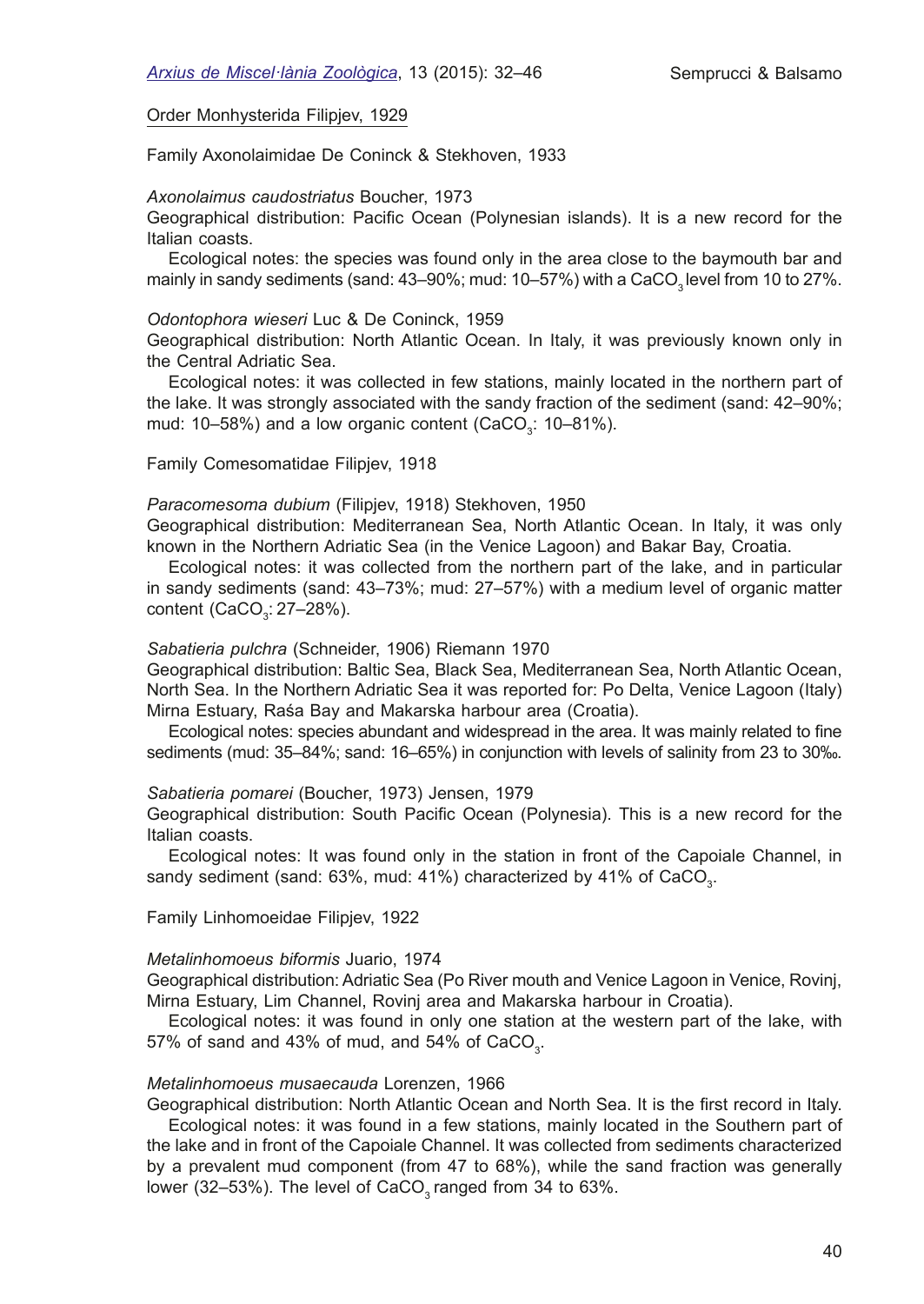## *Terschellingia brevicauda* Ott, 1972

Geographical distribution: North Atlantic Ocean (North Carolina). It is the frst record in Italy. Ecological notes: it was found mainly in the northern and western part of the lake in sediments characterized by a prevalent sandy component (sand: 32–73%; mud: 27–68%) and a medium–high level of organic content (27–63%).

#### *Terschellingia communis* De Man, 1888

Geographical distribution: Mediterranean Sea, North Atlantic Ocean and North Sea. In the Adriatic Sea, it was recorded at the offshore area of the Rovinj —Po River mouths and Poreć— Venice transects, Po Delta, Venice Lagoon, Mirna Estuary, Lim Channel, Rovinj area, Raśa Bay and Makarska harbour area

Ecological notes: it was found only in the central and eastern part of the lake. It was mainly associated with sediments, with a sand percentage from 44 to 65% and mud from 35 to 56%. The level of organic matter content ranged from 21 to 48%.

#### *Terschellingia longicaudata* De Man, 1907

Geographical distribution: Baltic Sea, Barents Sea, Gulf of Mexico, Mediterranean Sea, North Atlantic Ocean, North Sea and New Zealand zone. Ürkmez et al. (2011) also reported its presence in the Black Sea. In the Adriatic Sea, it was reported in the offshore area of the Rovinj —Po River mouth and Poreć— Venice transects, Po Delta, Venice Lagoon, Mirna Estuary, Lim Channel, Rovinj area, Raśa Bay, Makarska harbour area and South Adriatic (eastern coasts).

Ecological notes: it was abundant and frequent in all the stations of the lake. It was found in sediments with ranges of sand from 16 to 63% and mud from 27 to 84%. The range of CaCO $_{_3}$  was 10 to 81%.

#### *Terschellingia vestigia* Gerlach, 1963

Geographical distribution: Indian Ocean (Maldives). It is the frst record from Italy.

Ecological notes: it was recorded in a single station in the central part of the lake, with sandy sediments (sand: 60% and mud: 40%) and a medium level of organic matter (25% of CaCO $_{\tiny 3}$ ).

Family Monhysteridae De Man, 1876

#### *Thalassomonhystera parva* (Bastian, 1865) Jacobs, 1987

Geographical distribution: North Atlantic Ocean, North Sea. It is the frst record in Italy.

Ecological notes: it was well distributed in the lake, but more abundant in the eastern part. It was associated with sediments mainly represented by mud (32–68%) and sand (32–68%). The organic content varied from 10 to 81% and the species was related to salinity levels ranging from 23 to 29‰.

Family Sphaerolaimidae Filipjev, 1918

#### *Sphaerolaimus gracilis* De Man, 1876

Geographical distribution: Black Sea, Mediterranean Sea, North Atlantic Ocean and North Sea. In the Northern Adriatic sector, it was reported in the offshore area of the Rovinj —Po River mouth and Poreć— Venice transects and Rovinj area.

Ecological notes: it was collected from the stations close to Capoiale and Varano Channels and in the south–eastern part (see San Antonio Canal). It was found in sediments with a generally high level of mud (range from 37 to 84%) and low level of sand (16 to 63%) and an organic content that ranged from 10 to 44% of CaCO<sub>3</sub>.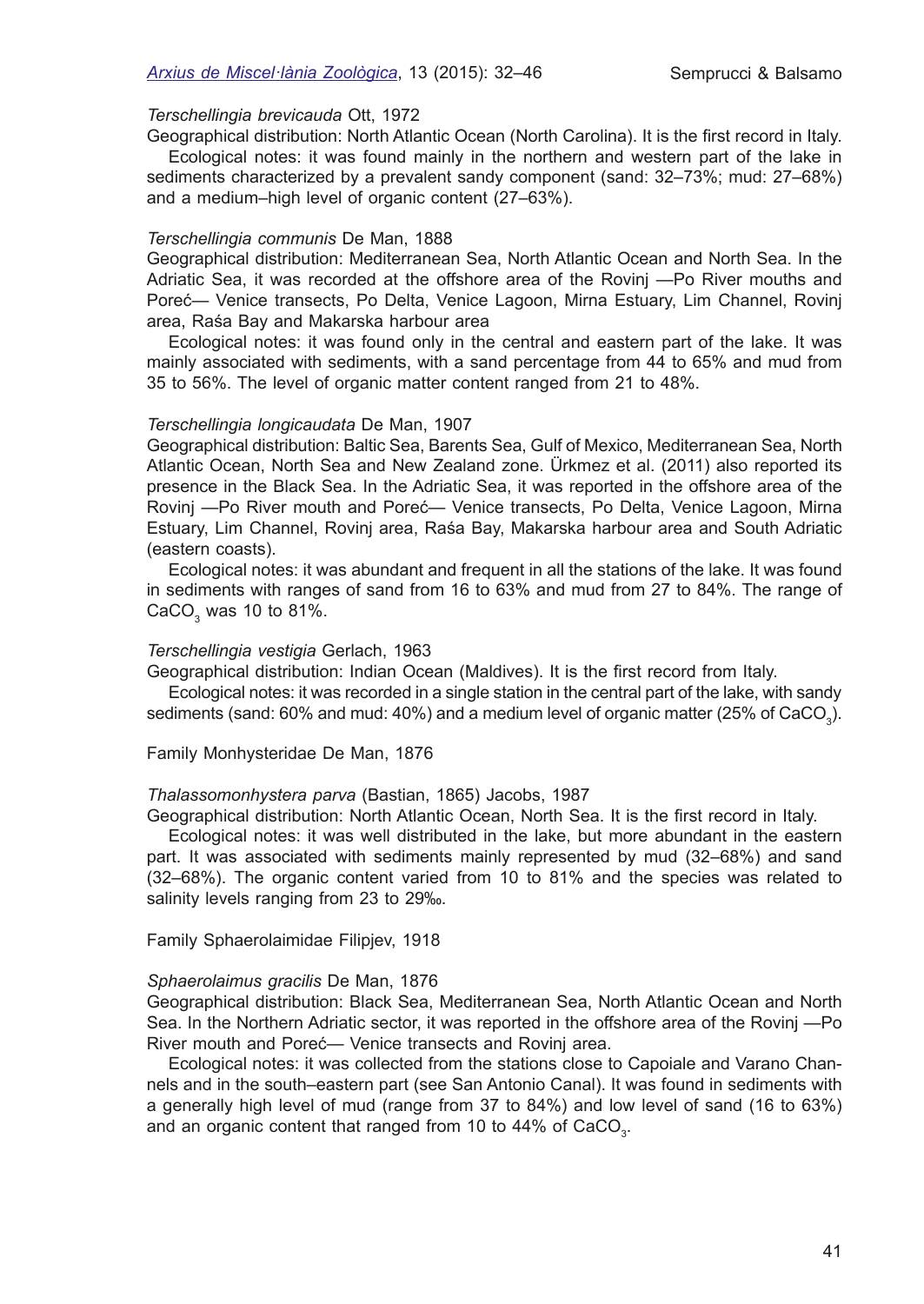Family Xyalidae Chitwood, 1951

#### *Daptonema curticauda* (Tchesunov, 1980) Tchesunov, 1990

Geographical distribution: Caspian Sea. It is a new record for the Italian coasts.

Ecological notes: it was found in a few stations, mainly located in the northern part of the lake (Varano Channel) and at one station on the western coast. The species was associated with a prevalent mud component (mud range: 43–61%; sand range: 39–57%) and a generally high amount of organic matter (CaCO $_3$ : 31–56%).

#### *Daptonema fstulatus* (Wieser & Hopper, 1967) Lorenzen, 1977

Geographical distribution: Gulf of Mexico, North Atlantic Ocean and North Sea. Its presence is documented in the shallow sublittoral of the central Adriatic coast (Fiorenzuola and Brisighella).

Ecological notes: it was frequently found in the northern and south–western part of the lake. It appeared associated with muddy sediments (mud: 37–61%; sand: 42–63%) with organic detritus (CaCO $_3$ : 27–81%).

#### *Daptonema normandicum* (De Man, 1890) Lorenzen, 1977

Geographical distribution: France (Wimereux), Mediterranean Sea, North Atlantic Ocean, North Sea. In Italy its presence was documented by Guerrini et al. (1998) in the 'Valli di Comacchio' complex (Northern Adriatic Sea).

Ecological notes: it was frequent and abundant in the Varano Lake and was particularly abundant in the stations close to the San Francesco output and in the central area. It was present in sediments characterised by 27–84% of mud and 16–73% of sand, and appeared more abundant in sites with a low salinity level.

#### *Paramonhystera pellucida* (Cobb, 1920) Wieser 1956

Geographical distribution: North Pacifc Ocean (California), Arabian Sea. This is the frst record in Italy.

Ecological notes: it was collected only near the baymouth bar in relation to sandy sediments (sand: 90%; mud: 10%) with a poor organic content (CaCO $_3$ : 10%).

#### *Steineria simplex* Timm, 1963

Geographical distribution: Arabian Sea. This is the frst record in Italy.

Ecological notes: it was collected only at one station located on the eastern edge of the lake, in sandy sediments (sand: 65%; mud: 35%) with a high organic content (48%).

#### Order Plectida Malakhov, Ryzhikov & Sonin, 1982

Family Camacolaimidae De Coninck & Stekhoven 1933

#### *Diodontolaimus sabulosus* Southern, 1914

Geographical distribution: North Atlantic Ocean. This is the frst record for Italy.

Ecological notes: this species was found only in the area close to the baymouth bar and in particular in sandy sediments (sand: 63%; mud: 41%) with 41% of CaCO<sub>3</sub>.

Order Leptolaimida Hodda, 2007

Family Leptolaimidae Oerley, 1880

#### *Leptolaimus luridus* Timm, 1963

Geographical distribution: North Atlantic Ocean. This is a frst record for the Italian coasts. Ecological notes: it was one of the most abundant and widespread species in the lake,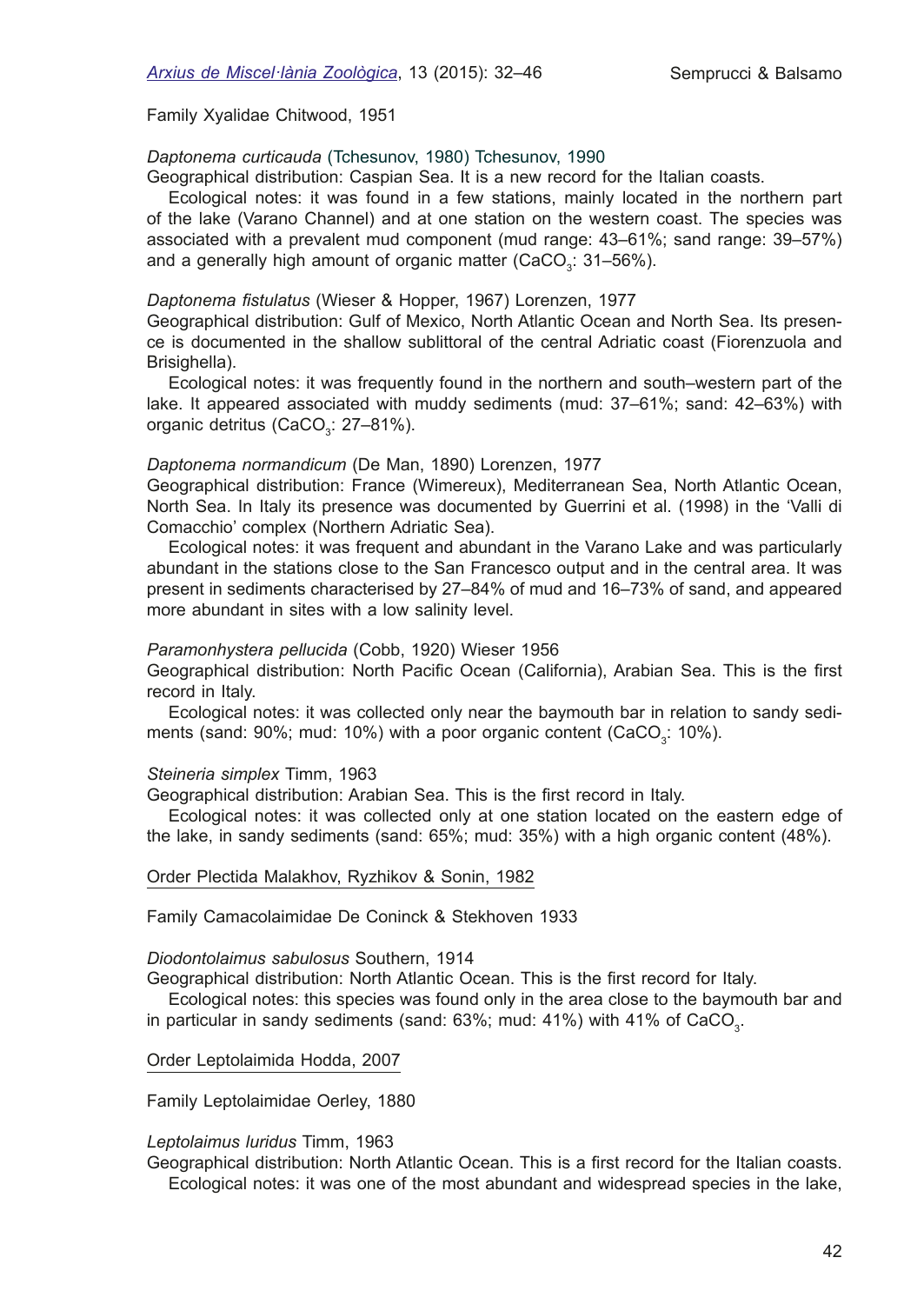closely associated to muddy sediments (mud: 27–84%; sand: 16–73%) rich in organic detritus (CaCO $_3$ : 10–81%).

*Leptolaimus elegans* (Stekhoven & De Coninck, 1933) Gerlach, 1958 Geographical distribution: North Atlantic Ocean, North Sea. In Italy, it was reported for the Southern Tyrrhenian coasts.

Ecological notes: it was found in a few stations on the eastern side of the lake, in muddy sediments (mud: 68–84%; sand: 16–32%). CaCO $_{\tiny 3}$  ranged from 18 to 44%.

## **Discussion**

Given its particular physico–chemical features, the Adriatic Sea is strongly infuenced by meteorological conditions and river discharges, and it is particularly sensitive to human impact and climatic changes (Occhipinti–Ambrogi et al., 2005; Balsamo et al., 2010; Frontalini et al., 2011).

However, the biodiversity of the Adriatic macrofauna does not appear to have suffered a substantial decrease during the last years, mainly because alien species have masked the overall species loss, but the trophic web and the functioning of marine ecosystems have been affected (*e.g.,* Occhipinti–Ambrogi, 2002, 2007; Giani et al., 2012).

If it is relatively easy to document the changes in macrofaunal communities over time, it is not possible to do the same for meiofaunal organisms since their spatial distribution is frequently understudied in many geographical regions (Balsamo et al., 2010). Even when data are available, they are often outdated, making it diffcult to determine biogeographic patterns or to support possible hypotheses of 'tropicalization' of the Adriatic Sea (Artois et al., 2011; Semprucci, 2013). The signifcance of the present study is that it provides a detailed list of nematode species from a littoral area of the Southern Adriatic Sea and updates knowledge on the Mediterranean regions.

Of the 55 species identifed in the present study, 20 are new records for the Italian coasts, three are new records for the Adriatic basin, and 40 are reported for the frst time for the Southern Adriatic sector (Semprucci et al., 2008). These data greatly increase our faunistic knowledge about the distribution of marine Nematoda along the Italian coasts, and especially in the TE systems that are still poorly known environments.

The nematode community of Lake Varano mainly comprised species representative of fine sediments (Heip et al., 1985; Travizi & Vidakovic, 1997) or TEs (Villano & Warwick, 1995; Pallo et al., 1998; Fabbrocini et al., 2005; Barnes et al., 2008). The richness values were overall highly comparable to those reported for other Italian TEs (Guerrini et al., 1998; Fabbrocini et al., 2005), but were generally lower than those found in the European brackish water systems (*e.g.,* Hendelberg & Jensen, 1993; Barnes et al., 2008; Ferrero et al., 2008). This might be because the low range of salinity levels of Varano Lake (Frontalini et al., 2013) does not host typical freshwater fauna as in European brackish systems.

The lagoon has been intensively exploited, mainly for mussel aquaculture (Beneduce et al., 2010), but agricultural activities have also been noted to have some impact in the surrounding areas (Specchiulli et al., 2008). However, a signifcant anthropogenic impact on the meiobenthic communities of the Lake Varano was not detected despite the economic development of the surrounding area (Frontalini et al., 2014). This suggests that the composition of the nematode community reported in this study represents a poorly disturbed environment and could be a valuable baseline for future monitoring programs (Moreno et al., 2011).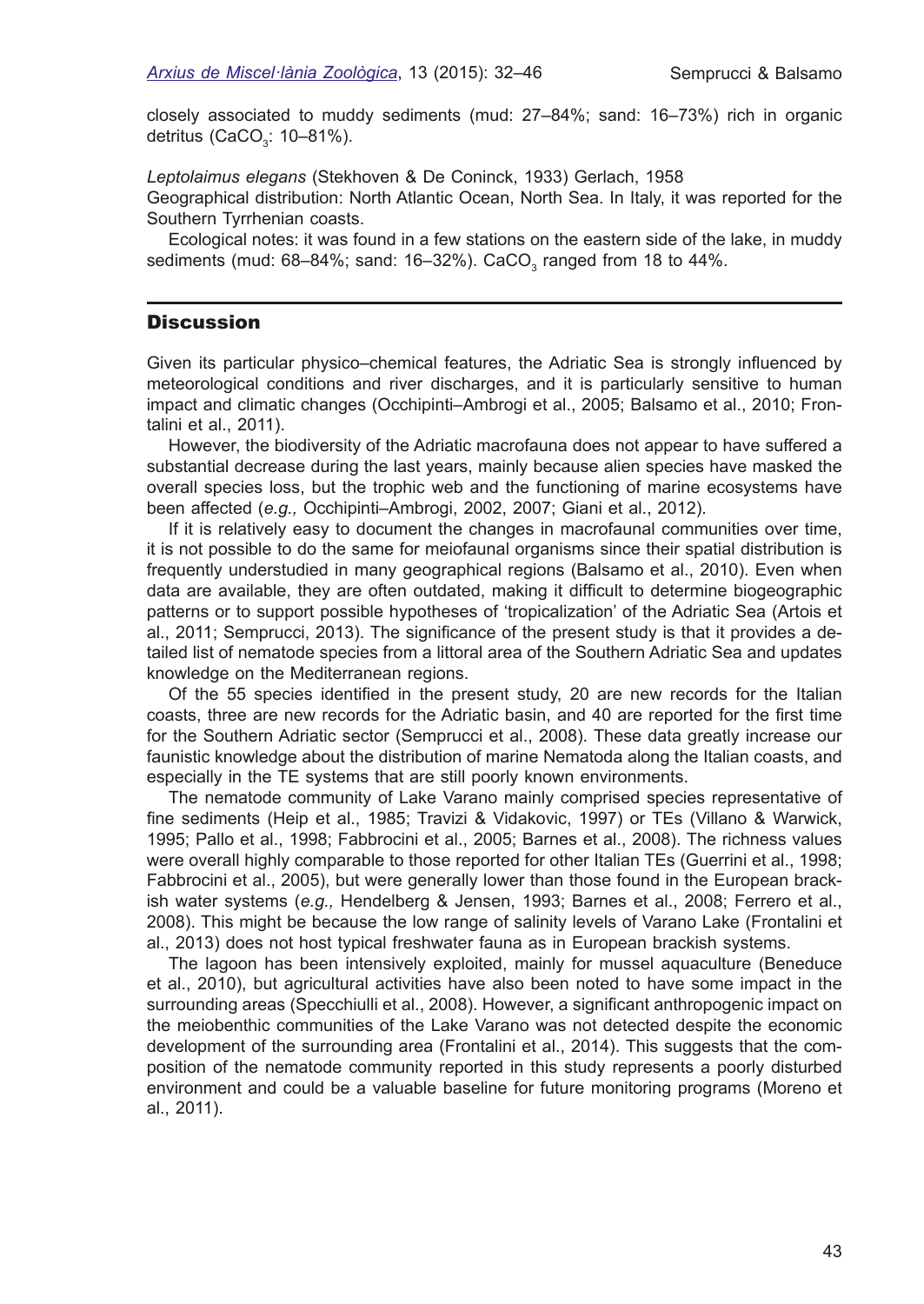## **References**

- Airoldi, L. & Beck, M. W., 2007. Loss, status and trends for coastal marine habitats of Europe. *Oceanography and Marine Biology – An Annual Review,* 45: 345–405.
- Appeltans, W., Ahyong, S. T., Anderson, G., Angel, M. V., Artois, T., Bailly, N., Bamber, R., Barber, A., Bartsch, I., Berta, A., Błażewicz–Paszkowycz, M., Bock, P., Boxshall, G., Boyko, C. B., Nunes Brandão, S., Bray, R. A., Bruce, N. L., Cairns, S. D., Chan, T.–Y., Cheng, L., Collins, A. G., Cribb, T., Curini–Galletti, M., Dahdouh–Guebas, F., Davie, P. J. F., Dawson, M. N., De Clerck, O., Decock, W., De Grave, S., Voogd, N. J. de, Domning, D. P., Emig, C. C., Erséus, C., Eschmeyer, W., Fauchald, K., Fautin, D. G., Feist, S. W., Fransen, C. H. J. M., Furuya, H., Garcia–Alvarez, O., Gerken, S., Gibson, D., Gittenberger, A., Gofas, S., Gómez– Daglio, L., Gordon, D. P., Guiry, M. D., Hernandez, F., Hoeksema, B. W., Hopcroft, R. R., Jaume, D., Kirk, P., Koedam, N., Koenemann, S., Kolb, J. B., Kristensen, R. M., Kroh, A., Lambert, G., Lazarus, D. B., Lemaitre, R., Longshaw, M., Lowry, J., Macpherson, E., Madi, L. P., Mah, C., Mapstone, G., McLaughlin, P. A., Mees, J., Meland, K., Messing, C. G., Mills, C. E., Molodtsova, T. N., Mooi, R., Neuhaus, B., Ng, P. K. L., Nielsen, C., Norenburg, J., Opresko, D. M., Osawa, M., Paulay, G., Perrin, W., Pilger, J. F., Poore, G. C. B., Pugh, P., Read, G. B., Reimer, J. D., Rius, M., Rocha, R. M., Saiz–Salinas, J. I., Scarabino, Schierwater, B., Schmidt–Rhaesa, A., Schnabe, K. E., Schotte, M., Schuchert, P., Schwabe, E., Segers, H., Self–Sullivan, C., Shenkar, N., Siegel, V., Sterrer, W., Stöhr, S., Swalla, B., Tasker, M. L., Thuesen, E. V., Timm, T., Todaro, M. A., Turon, X., Tyler, S., Uetz, P., van der Land, J., Vanhoorne, B., van Ofwegen, L. P., van Soest, R. W. M., Vanaverbeke, J., Walker–Smith, G., Chad Walter, T., Warren, A., Williams, G. C., Wilson, S. P. & Costello, M. J., 2012. The Magnitude of Global Marine Species Diversity. *Current Biology*, 22: 2189–2202.
- Artois, T., Fontaneto, D., Hummon, W. D., Mcinnes, S. J., Todaro, M. A., Sørensen, M. V. & Zullini, A., 2011. Ubiquity of microscopic animals? Evidence from the morphological approach in species identifcation. In: *Biogeography of microscopic organisms: is everything small everywhere?*: 244–283 (D. Fontaneto, Ed.). Cambridge University Press, New York.
- Balsamo, M., Albertelli, G., Ceccherelli, V. U., Coccioni, R., Colangelo, M. A., Curini–Galletti, M., Danovaro, R., D'Addabbo, R., Leonardis, C., Fabiano, M., Frontalini, F., Gallo, M., Gambi, C., Guidi, L., Moreno, M., Pusceddu, A., Sandulli, R., Semprucci, F., Todaro, M. A. & Tongiorgi, P., 2010. Meiofauna of the Adriatic Sea: current state of knowledge and future perspective. *Chemistry and Ecology*, 26: 45–63.
- Balsamo, M., Semprucci, F., Frontalini, F. & Coccioni, R., 2012. Meiofauna as a tool for marine ecosystem biomonitoring. In: *Marine Ecosystems*: 77–104 (A. Cruzado, Ed.). In Tech Publisher, Rijeka, Croatia.
- Barnes, N., Bamber, R. N., Moncrieff, C. B., Sheader, M. & Ferrero, T. J., 2008. Meiofauna in closed coastal saline lagoons in the United Kingdom: Structure and biodiversity of the nematode assemblage. *Estuarine Coastal Shelf Science*, 79: 328–340.
- Beneduce, L., Vernile, A., Spano, G., Massa, S., Lamacchia, F. & Oliver, J. D., 2010. Occurrence of *Vibrio vulnifcus* in mussel farms from the Varano lagoon environment. *Letters in Applied Microbiology*, 51: 443–449.
- Cibic, T., Franzo, A., Celussi, M., Fabbro, C. & Del Negro, P., 2012. Benthic ecosystem functioning in hydrocarbon and heavy–metal contaminated sediments of an Adriatic lagoon. *Marine Ecology Progress Series*, 458: 69–87.
- Colangelo, M. A. & Ceccherelli, V. U., 1994. Meiofaunal recolonization of azoic sediment in a Po Delta lagoon (Sacca di Goro). *Italian Journal of Zoology*, 61: 335–342.
- Colangelo, M. A., Macri, T. & Ceccherelli, V. U., 1996. A feld experiment on the effect of two types of sediment disturbance on the rate of recovery of a meiobenthic community in a eutrophicated lagoon. *Hydrobiologia*, 329: 57–67.
- De Leonardis, C., Sandulli, R., Vanaverbeke, J., Vincx, M. & De Zio, S., 2008. Meiofauna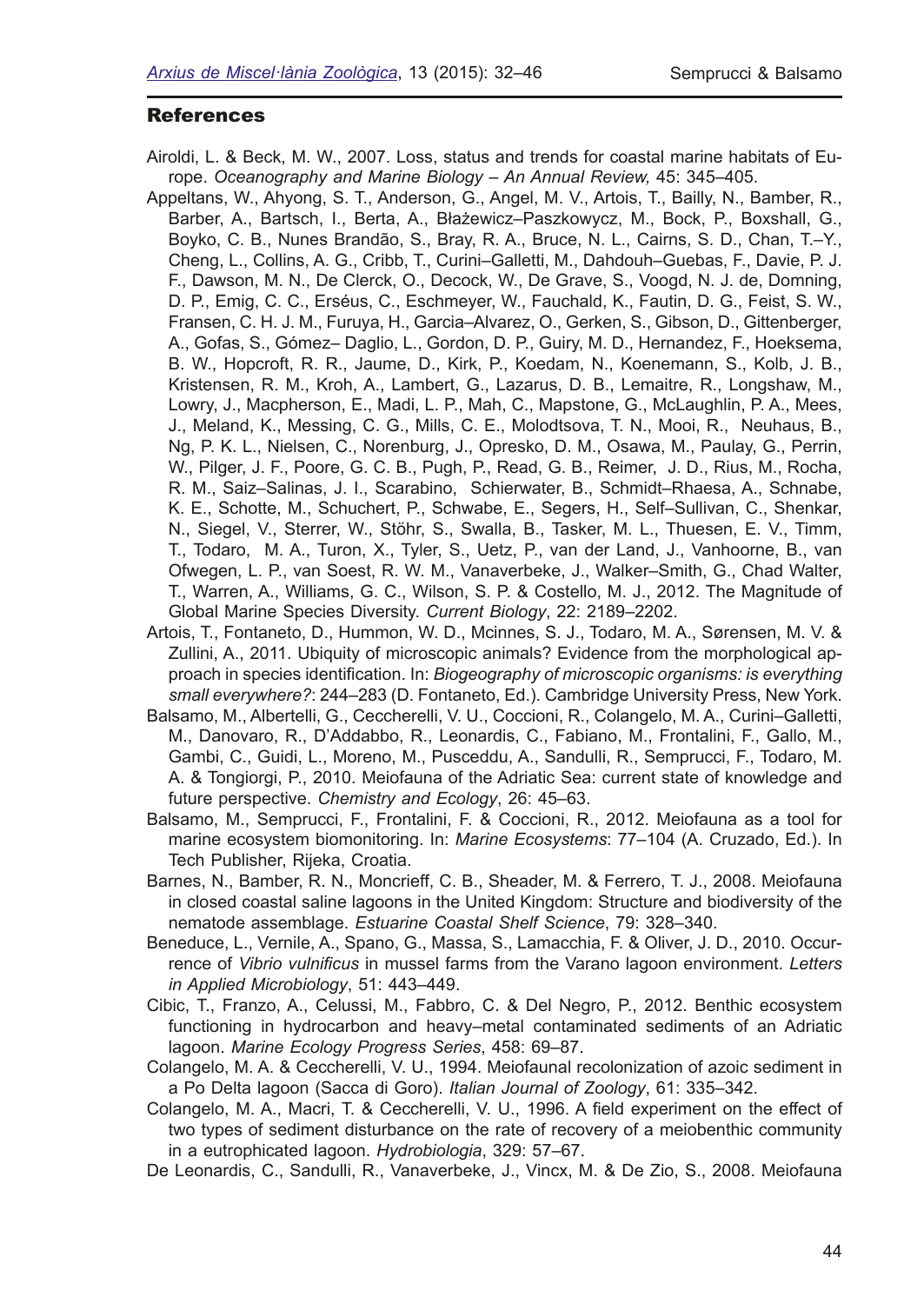and nematode diversity in some Mediterranean subtidal areas of the Adriatic and Ionian Sea. *Scientia Marina*, 72: 5–13.

- De Zio, S., 1964. Distribuzione dei nematodi in spiagge pugliesi. *Italian Journal of Zoology*, 31: 907–920.
- 1966. Nematodi marini del litorale pugliese. *Italian Journal of Zoology*, 33: 182.
- Fabbrocini, A., Guarino, A., Scirocco, T., Franchi, M. & D'Adamo, R., 2005. Integrated biomonitoring assessment of the Lesina Lagoon (Southern Adriatic Coast, Italy): preliminary results. *Chemistry and Ecology*, 21: 479–489.
- Ferrero, T. J., Debenham, N. J. & Lambshead, P. J. D., 2008. The nematodes of the Thames estuary: Assemblage structure and biodiversity, with a test of Attrill's linear model. *Estuarine Coastal Shelf Science*, 79: 409–418.
- Fiordelmondo, C., Manini, E., Gambi, C. & Pusceddu, A., 2003. Short–term impact of clam harvesting on sediment chemistry, benthic microbes and meiofauna in the Goro lagoon (Italy). *Chemistry and Ecology*, 19: 173–187.
- Frontalini, F. & Coccioni, R., 2011. Benthic foraminifera as bioindicators of pollution: a review of Italian research over the last three decades. *Review of Micropaleontology,* 54: 115–127.
- Frontalini, F., Margaritelli, G., Francescangeli, F., Rettori, R., Armynot du Châtelet, E. & Coccioni, R., 2013. Benthic foraminiferal assemblages and biotopes in a coastal lake: the case study of Lake Varano (southern Italy). *Acta Protozoologica,* 52: 147–161.
- Frontalini, F., Semprucci, F., Coccioni, R., Balsamo, M., Bittoni, P. & Covazzi–Harriague, A., 2011. On the quantitative distribution and community structure of the meio and macrofaunal communities in the coastal area of the Central Adriatic Sea (Italy). *Environmental Monitoring and Assessment,* 180: 325–344.
- Frontalini, F., Semprucci, F., Armynot du Châtelet, E., Francescangeli, F., Margaritelli, G., Rettori, R., Spagnoli, F., Balsamo, M. & Coccioni, R., 2014. Biodiversity trends of the meiofauna and foraminifera assemblages of Lake Varano (southern Italy). *Proceedings of the Biological Society of Washington,* 127: 7–22.
- Gambi, C., Totti, C. & Manini, E., 2003. Impact of organic loads and environmental gradients on microphytobenthos and meiofaunal distribution in a coastal lagoon. *Chemistry and Ecology*, 19: 207–223.
- Giani, M., Djakovac, T., Degobbis, D., Cozzi, S., Solidoro, C. & Fonda Umani, S., 2012. Recent changes in the marine ecosystems of the northern Adriatic Sea. *Estuarine, Coastal and Shelf Science,* 115: 1–13.
- Grimaldi–De Zio, S., 1967. Il popolamento di Nematodi di una spiaggia pugliese in rapporto al ritmo di marea. *Italian Journal of Zoology*, 34: 126.
- 1968a. Una nuova specie di nematodi Comesomatidae: *Dorylaimopsis mediterraneus. Italian Journal of Zoology*, 35: 137–141.
- 1968b. Confronto fra Nematodi del fango coralligeno di piattaforma e una comunità del fango dello stesso distretto adriatico. *Italian Journal of Zoology,* 35: 347.
- Guerrini, A., Colangelo, M. A. & Ceccherelli, V. U., 1998. Recolonization patterns of meiobenthic communities in brackish vegetated and unvegetated habitats after induced hypoxia/ anoxia. *Hydrobiologia,* 375/376: 73–87.
- Heip, C., Vincx, M. & Vranken, G., 1985. The ecology of marine nematodes. *Oceanography and Marine Biology – An Annual Review,* 23: 399–489.
- Hendelberg, M. & Jensen, P., 1993. Vertical distribution of the nematode fauna in coastal sediment infuenced by seasonal hypoxia in the bottom water. *Ophelia,* 37: 83–94.
- Hodda, M., 2011. Phylum Nematoda Cobb 1932. In: *Animal biodiversity: An outline of higher–level classifcation and survey of taxonomic richness* (Z.–Q. Zhang, Ed.). *Zootaxa*, 3148: 63–95.
- Moreno, M., Semprucci, F., Vezzulli, L., Balsamo, M., Fabiano, M. & Albertelli, G., 2011. The use of nematodes in assessing ecological quality status in the Mediterranean coastal ecosystems. *Ecological Indicators*, 11: 328–336.